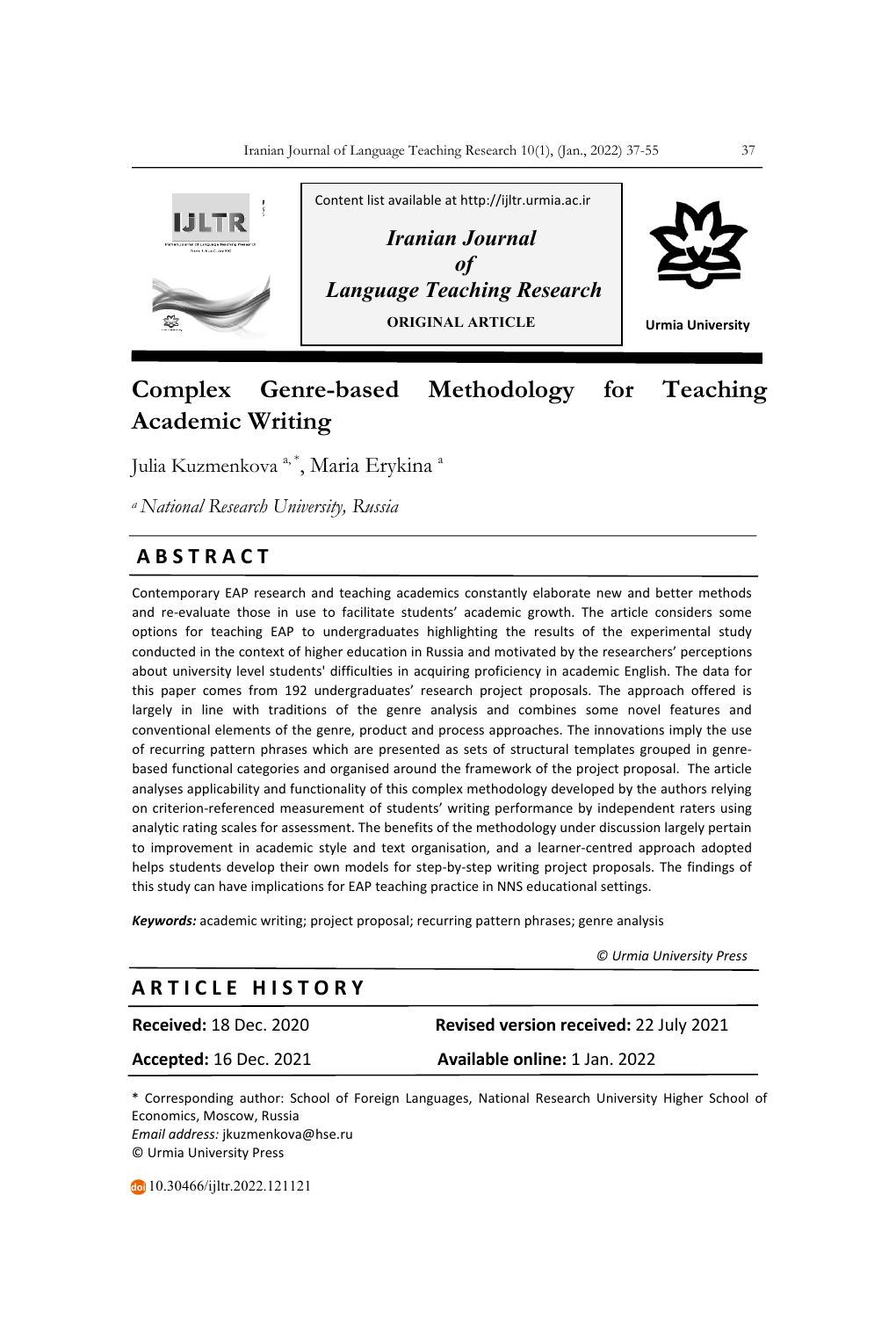### **Introduction**

Academic writing, the primary form of communication within and across different research disciplines, is increasingly seen as one of the key issues to be addressed by both theorists and practitioners. Recent studies (e.g., Boulton, 2017; Flowerdew, 2015; Granger, Gilquin & Meunier, 2015; Hamp-Lyons, 2015; Oakey, 2020) reveal the divergence between research and practice and numerous attempts to decrease the discrepancy between theory and reality. Many scholars and teachers investigating the current and future role of EAP in the sphere of higher education point to the necessity to develop university students' writing skills and claim that maintaining standards of academic writing has significant implications for those involved in educational activities (Ganobscik-Williams, 2006). There is a continuous concern for elaborating effective frameworks to facilitate L2 students' academic development, to raise their awareness of the conventions of Western academia and ways of organising written texts and thus to broaden their linguistic and rhetorical repertoires (e.g., Atai, Babaii & Taherkhani, 2017) Carstens, 2009; Friginal, 2018; Hyland, 2004, 2015, 2016; Johns, 2002, 2008; Martinez, 2018; Tribble, 2000, 2015).

The search for a reliable methodology inevitably entails adjusting contemporary theoretical and practical approaches to teaching EAP to the needs of a particular audience. This article reports on the experimental EAP course designed for L1 Russian undergraduates working on their Russian-medium bachelor dissertational projects at the National Research University Higher School of Economics (HSE) in Moscow and engaged in writing English-medium project proposals. Those proposals (up to 2500 words) were chosen by the university authorities to be an essential part of the students' final English language examination.

Our study has been motivated by external and internal factors comprising changes in Russian higher education, the quality of students' competence in English, new challenges resulting from growing academic mobility, our university requirements to teach undergraduates to write project proposals and get research papers ready for publication in international journals – to name just a few. The context in which the present study is embedded foregrounds its key research objective, namely to investigate the effectiveness of applying the complex methodology. The methodology combines innovative elements and conventional features, the core being the Swalesian 'Create a Research Space' (CARS) model (Swales, 1990, 2004; Swales & Feak, 2009, 2012) assisting students to identify rhetorical moves and their sequences in project proposals. The choice follows the lead of researchers who employ the two-layer analysis in terms of moves and steps which enables them to categorise text fragments related to their particular communicative intentions (e.g., Ebadi, Salman, Nguyen & Weisi, 2019; Soodmand Afshar & Ranjbar, 2017; Yang & Allison, 2003) and to examine move/step frameworks for each section of the proposal.

Here we do not set ourselves the aim to explore in depth numerous approaches advocated by contemporary theorists; neither is it any part of our purpose to provide a detailed survey of the state-of-the-art in teaching EAP in general; rather we will briefly outline trends in academic writing skills development relevant to the present study**,** introduce a new method involving the use of recurring pattern phrases within the frame of the proposal andsome options for handling difficulties faced by NNSs while writing in English, describe the experimental study conducted with the methods offered and, finally, discuss the results obtained.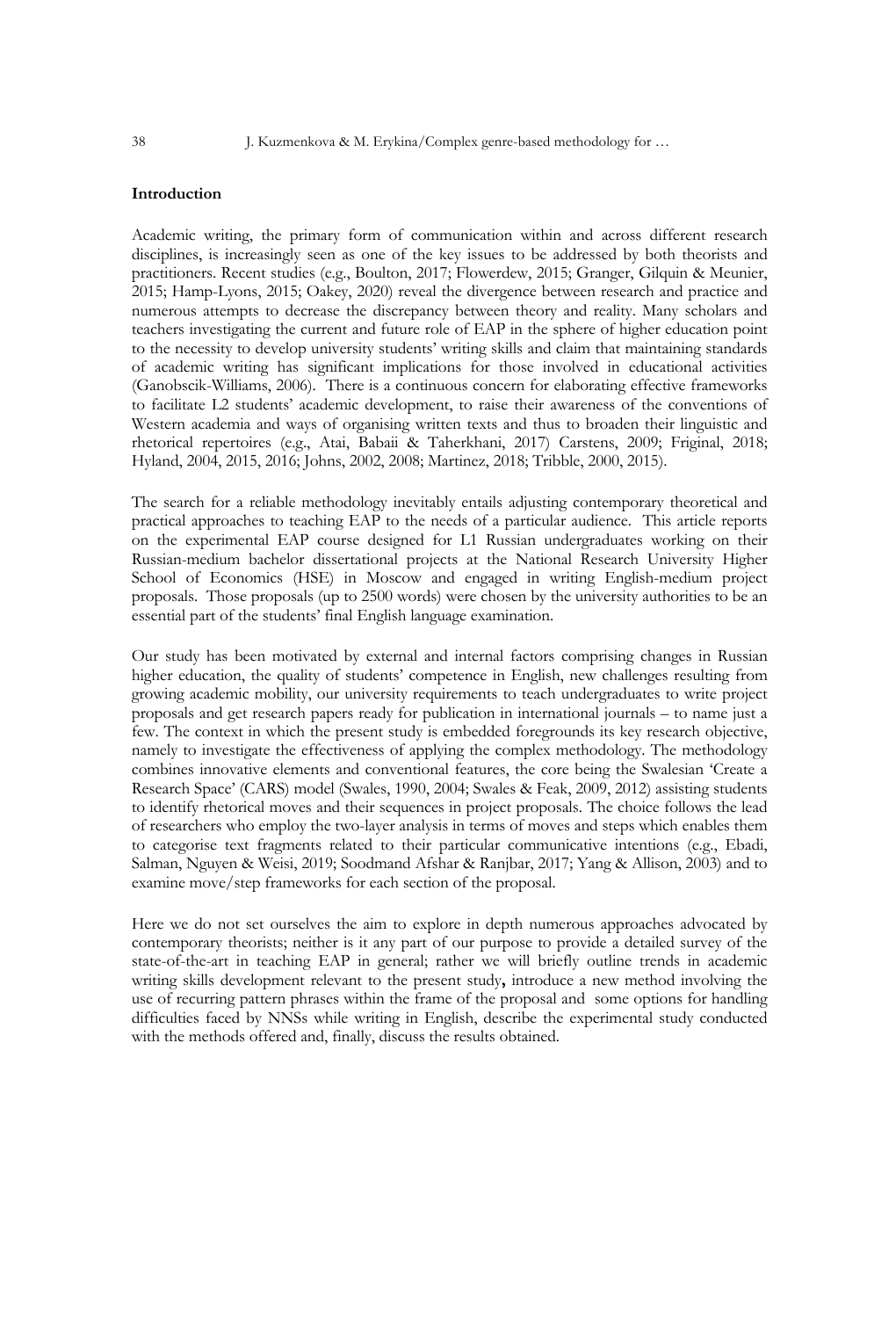#### **Review of Literature**

#### *Study Skills, Academic Socialisation and Academic Literacies*

The literature on academic writing is among the richest in the domain offering coverage of its versatile aspects, the field of EAP being supported by an expanding range of publications and research journals. The ever-growing attempts at optimising methods of research and instruction so characteristic of contemporary science have brought about new trends. In recent years it has become more and more common to encounter the tendency to reconceptualise and unify existing approaches to enhance their efficacy.

Reviewing practical approaches to EAP teaching in the British and American Higher Education systems, Street (2009) distinguishes three main perspectives, namely, Study Skills; Academic Socialisation; and Academic Literacies (previously pointed to in Lea & Street, 1998) whose amalgamating might enable teachers to better assist students. The skills model with its focus on individual projects involves generic based support outside of the subject discipline (commonly rendered by nonacademic staff). The socialisation model presupposes students' skills acquisition through immersion in the culture of higher education. Advocates of the academic literacies model challenge current practices and promote a holistic subject based approach treating writing as a social and disciplinary practice (Lillis, 2000); it is intended to examine the institutional culture and the ways to adapt and merge the above models to encourage writing development.

This unification manifests itself in various initiatives which might range (e.g., in the UK) from compulsory writing courses for first year students to institutional writing centres, and numerous practical methods integrating generic writing assistance into student support programmes have been established. However, those useful initiatives tend to lose much of their efficiency outside English speaking countries with their communicative traditions and institutional culture.

## *Text Approach, Process Approach and Writing as Social Practice*

Clearly, ways to support students' writing vary across countries and within institutions. To have a broader view on how writing is currently being taught, it is expedient to consider here another group of approaches, namely the text approach, the process approach and writing as social practice (Coffin et al., 2003). The former largely relies on imitation and foregrounds the final product (and its specific features, e.g., spelling, text structure, vocabulary, style); more recent textual approaches shifted the focus to genres, or text types, and project reports. Process approaches (currently retaining some of their practical grounds) are largely concerned with steps and stages of writing. Writing as a social practice emphasises the necessity of teaching forms and conventions of academic writing within a social context as it might facilitate bridging the gap between the two approaches. Another evidence of regrouping (Baynham, 2000) is the triad combining skills-based, text-based and practice-based approaches with the emphasis on the two former. The choice is accounted for by the 'weight' of most essential elements considered: the text-based approach draws on linguistic analysis, especially register and genre analyses, and the practice-based approach involves social and discursive practices pertaining to a particular discipline.

#### *Product***,** *Process and Genre Approaches*

Genre-based approaches to academic writing are characterised by the same tendency of blending different perspectives (e.g., text- and practice-based). Badger and White (2000) in their comparative study of product, process, and genre approaches hold that they are complementary and argue for a synthesis which draws on all three. Their reasoning goes along the following lines.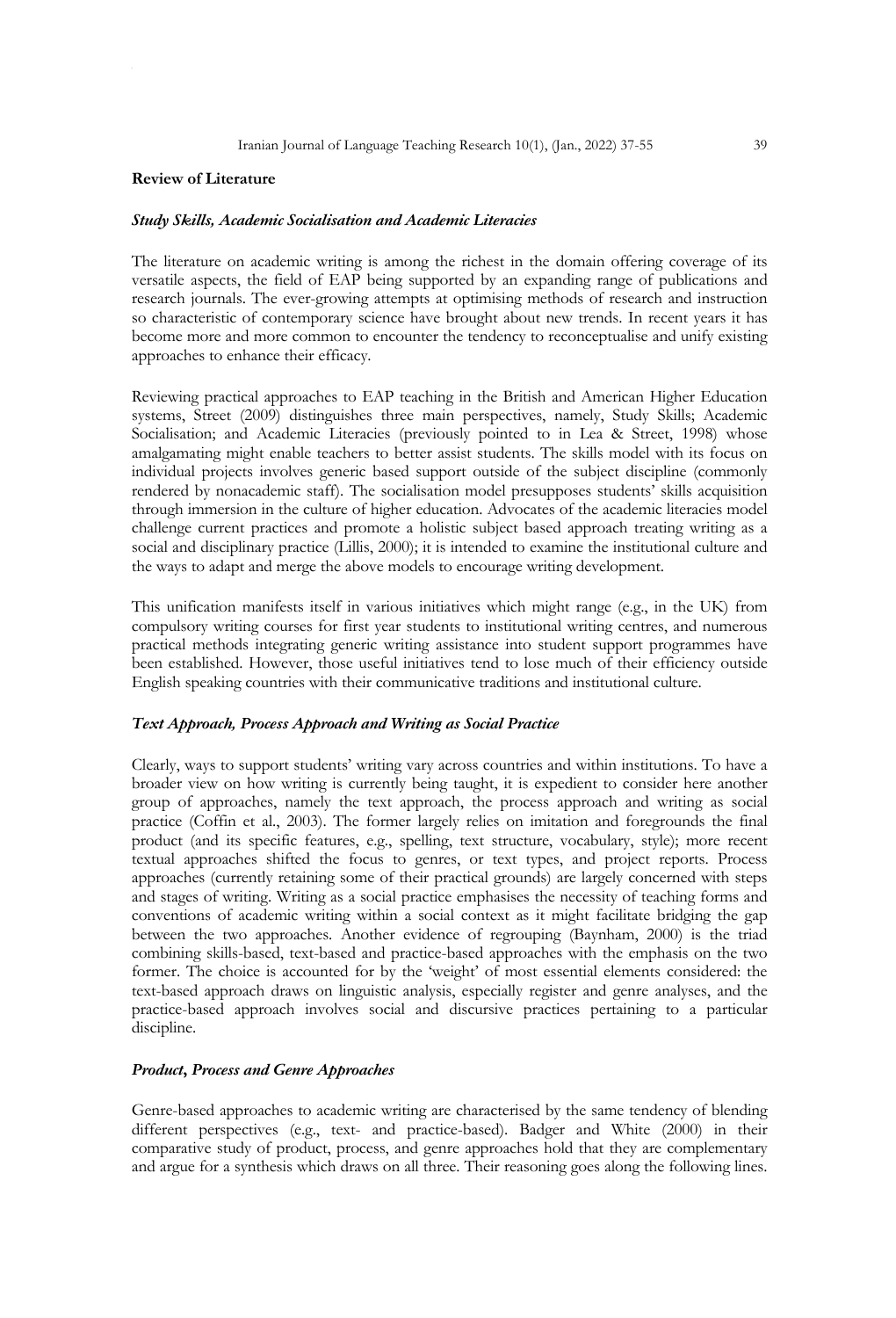Product approaches treat writing as being primarily concerned with linguistic knowledge, the appropriate use of vocabulary, syntax, and cohesive devices. Stages of learning commonly include familiarization (with certain features of a particular text)**,** controlled and guided writing (skill practice) and free writing. Process approaches tend to emphasise linguistic skills (e.g., planning and drafting) rather than knowledge (e.g., about grammar and text structure). A typical model presupposes four stages: prewriting, composing/drafting, revising and editing. Genre approaches reveal strong similarities with product approaches (e.g., considering writing as predominantly linguistic), yet they emphasise the impact of the social context and the importance of communicative purpose. Common stages closely parallel product approaches and involve introducing and analysing a model of a particular genre, manipulating relevant language forms and, finally, producing a text (Dudley-Evans, 1997). Thus, Badger and White offer the *process genre approach* designed to incorporate the insights of the above approaches and adapt them for the needs of the writing classroom.

Hyland (2003, 2004) who investigated how genre approaches to teaching L2 writing could complement process views emphasised the role of language in written communication and repeatedly foregrounded purpose and function as constituents of the genre analysis; he maintained that genre-based pedagogies aid students to write effectively and produce relevant texts, and further pointed to the necessity of integrating genre, product and process approaches focusing on their content or the process of composition (Hyland, 2007). This approach comprising major constituents of successful teaching is intended for university students not necessarily living in an English-speaking country.

#### *Corpus-driven Approaches*

Corpus based studies of phraseology-regularities or patterns in academic discourse generated numerous wordlists (e.g., Biber, 2006; Hyland, 2008; Liu, 2012; Simpson-Vlach & Ellis, 2010) and phrase banks like *REF-N-WRITE*, a Microsoft word plug-in for scientific writing where the retrieved recurrent sequences are fixed multi-word units that have customary pragmatic and/or discourse functions used and recognised by the speakers of a language (Chen & Baker, 2010). Commonly the choice of lexical items in those resources is based on an automated frequencydriven approach to identify highly frequent word combinations (otherwise known as *lexical bundles, chunks*, *clusters, n-grams, multi-word expressions, multi-word constructions, academic formula*s, *recurrent word combinations* etc.) characteristic of academic writing; at present there seems to be no consensus among scholars with respect to terminology, *phraseology* and *formulaic sequences* being two umbrella terms often used to denote various types of multi-word units. Further we will use the term *recurring pattern phrases* to define highly frequent word combinations characteristic of academic discourse.

The above approach is common for data-driven learning which draws on different strands of research including learner corpora, frequency lists, error correction and contrastive analysis – to name just a few (cf. Boulton, 2017). However, if this option is ruled out (as is often the case for many Russian universities) students turn to wordlists and encounter a great variety of differently formed sequences at times too difficult to choose from, or (if necessary) to memorise and reuse in certain contexts. Indeed, *REF-N-WRITE* has an academic phrase bank containing 20,000 frequently used academic/scientific phrases and thematically organised templates; *The New Academic Word List* (Coxhead, 2000) contains 570 headwords and about 3000 words altogether. Moreover, decontextualised phrases presented in a list are unlikely to be appealing to teachers (Flowerdew, 2015), and researchers seldom give more than a general indication of how their results can be applied (Oakey, 2020). Online resources, helpful though they are, could better meet demands of competent and confident language users who can make their choice conscious. As for novices in the field of academic writing who are more likely to randomly choose from those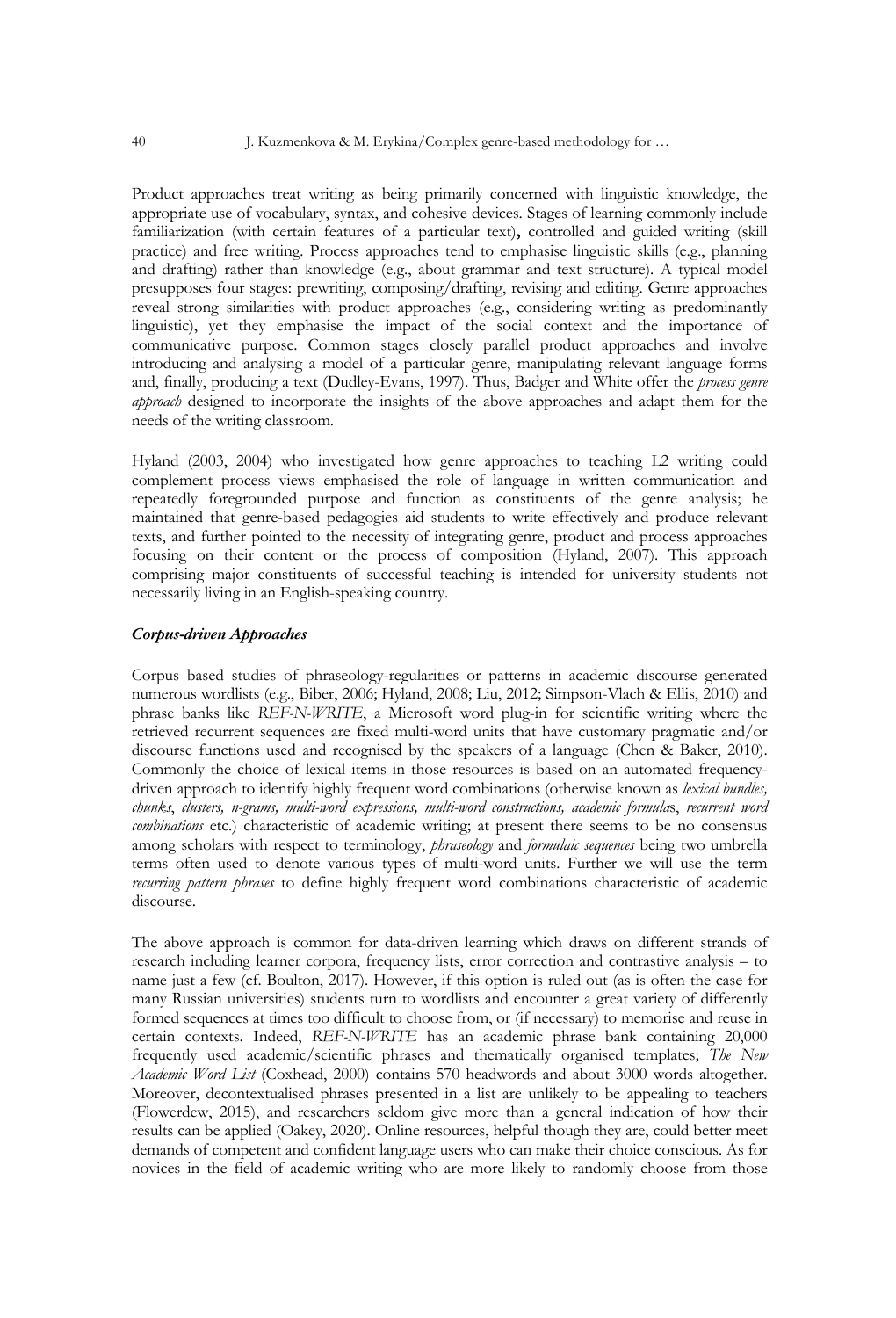phrase banks the expressions which appeal to them and seem appropriate for the tasks set, the efficacy of the procedure could be challenged in terms of teachability.

Along with those mentioned above, various word lists appear in contemporary course books and websites created by practising EAP teachers (cf. Oakey, 2020 for details) who treat phraseologyregularities differently and prefer phrases that contain more clausal features (rather than fragmentary strings of words or partially-filled constructions) and whose discourse functions could clearly be identified from the context. Teaching materials can present incomplete / complete sentences or full clauses with an incomplete adverbial phrase, e.g., *The contribution of this study has been to confirm …* or *Before this study, evidence of X was purely anecdotal* (Morley, 2015); \_\_\_\_ *has led to a renewed interest in* \_\_\_\_ or *Numerous studies have investigated \_\_\_\_* (Barros, 2016). As Oakey (2020) promptly notes, EAP researchers and classroom-based practitioners do not group frequently occurring phrases in the same functional categories and tend to choose sets of purpose-led functions like *Classifying and Listing* or *Comparing and Contrasting* or genre-based textspecific functions like *General literature review*. His comparative analysis of sets of phrases proposed for teaching academic writing (two produced by researchers and specifically intended for pedagogy and four from other resources for teaching purposes) reveals different understanding of the notion of *function* in academic discourse research and EAP pedagogy. The latter often emphasises functions that realise particular stages of a genre and focus on more pragmatic, textfocused phrases while the excessively intricate interpretation by the former (though a necessary part of a comprehensive theoretical framework) proves to be conceptually too challenging for teachers and learners and thus unsuitable for incorporation into teaching materials. The widely cited conclusion that "functional linguistic classification and the organisation of constructions according to academic needs and purposes is essential in turning a list into something that might usefully inform curriculum or language testing materials" (Simpson-Vlach & Ellis, 2010, p. 510) is somewhat of a challenge inviting further investigations and indicating a relevance gap between research and practice which teachers relying on their own experience fill with materials based on pedagogical corpora they have collected themselves (Oakey, 2020).

#### *Current Tendencies: Eclecticism or Synthesis?*

So far, the brief outline of contemporary trends in academic writing demonstrated the current practice of combining complementary approaches. The ongoing tendency to their merging typical of quite a number of writing paradigms since the mid-1990s (Weideman, 2007) at times borders with eclecticism and brings about the so called hybrid approaches which could be unhelpful if used indiscriminately. Alternatively, merging can be rather fruitful if teachers do it creatively and purposively target particular audiences. Our experimental course for HSE undergraduates might seem somewhat eclectic in that it draws from research and pedagogical sources and comprises various teaching strategies. However, the underlying principle is that of synthesis implying systemic integrating into the teaching practice some essential elements of genre-based, product, process and corpus-driven approaches and sociocultural components necessary for L2 students' instruction.

In short, our complex methodology incorporates most of the lines of inquiry discussed, introduces some novel constituents involving the use of recurrent pattern phrases and is still another attempt to bridge the gap between research and teaching. To attain the goal, the study is intended to furnish answers to the following questions:

1.What present day approaches and trends are most relevant to teaching writing to students in L1 Russian setting?

2.What constituent elements should be incorporated in the academic writing course?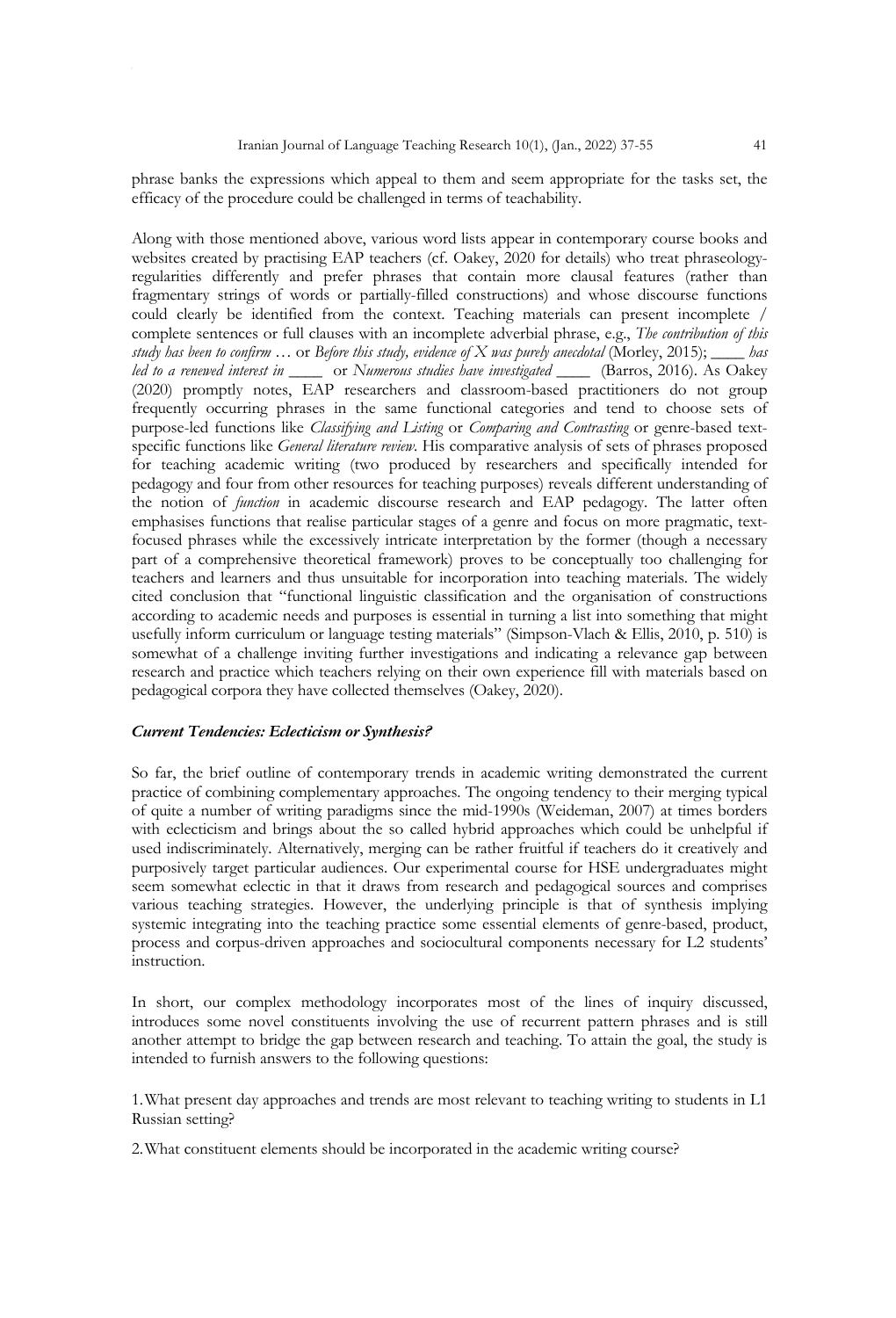3. What particular benefits could be gained from purposively drawing together different complementary procedures?

### **Methods**

#### *Teaching Context*

The standard HSE course in academic writing for undergraduates of non-language departments is organised by discipline (e.g., sociology, management, history, psychology etc.)**,** runs for 56 hours during 6 months and largely consists of practical components. Those workshop activities are intended to form students' competence in EAP and awareness of the conventions within which they are to write. Instruction relies on online resources, articles from major English-language research journals compiled in 'readers', and project proposals submitted by former students. Subject specialist lecturers deliver courses in Russian and participate in assessing students' exam performances thus rendering their assistance to language teachers (cf. Taherkhani, 2019). Most students have little (if any) experience in academic writing, and scarce knowledge of academic register and format, and the key objective is to provide them the essentials of EAP sufficient for writing a project proposal.

#### *Participants*

The experimental study was conducted in  $2017 - 2018$  at the HSE management department where the main medium of instruction is Russian. 192 participants (male and female) were fourthyear students aged 20 – 21. The students' level of L2 proficiency ranged between B2 and B2+ on the CERF scale according to their results on IELTS taken at the end of the previous academic year (a uniform university requirement).

#### *Data Collection and Instruments*

The experiment implied collecting quantitative data from the participants' performance on the final exam held under standard university conditions to draw conclusions regarding the effectiveness of the methodology in question. To analyse the results, the authors were granted access to PDF versions of participants' written works stored in LMS. A standard university policy ensuring reliability of examination results presupposes criterion-referenced measurement of students' writing performance via blind assessment and triple marking of all proposals by a team of independent raters (working at other departments) each including two language teachers and one content lecturer. Results are scored on the ten-point scale, with 10 being the highest possible score:

| Excellent | Very good | Good  | Average | Below average |
|-----------|-----------|-------|---------|---------------|
| -10       | 8-9       | $7-6$ |         |               |

The assessment instrument is a scoring rubric based on internationally accepted analytic rating scales and adapted for the needs of the university. It comprises criteria clustered into 3 dimensions: 1) *communicative task realisation,* 2) *organisation and format,* 3) *language range and control* each contributing weight of 35%, 30%, and 35%, respectively in accordance with HSE regulations. The overall score is calculated by adding the scaled scores from each of the three rubrics.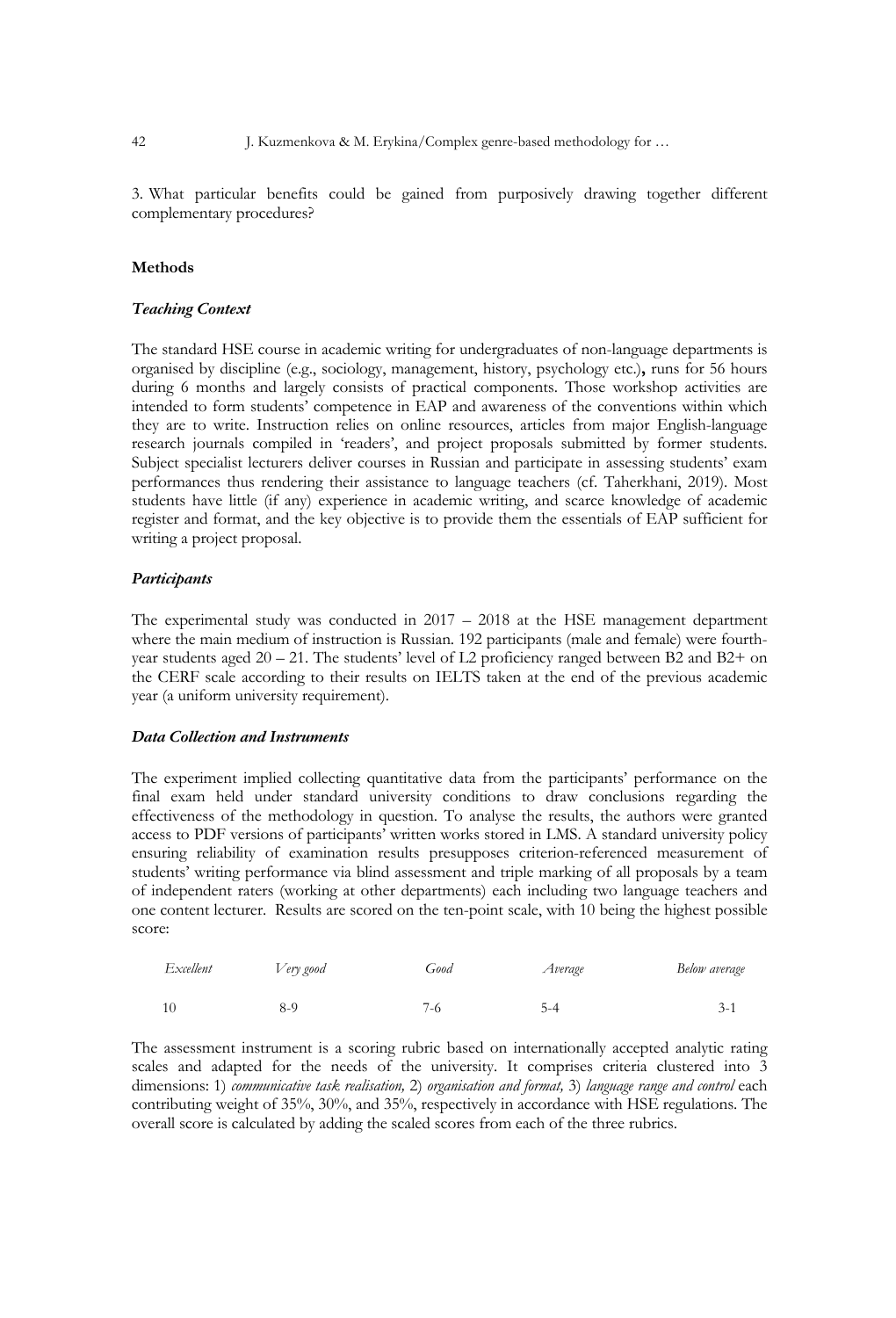#### *Instructional Materials*

The aim of this experimental study was to compare the results of learners' development achieved in the above classroom context with those achieved with the help of the complex genre-based methodology under discussion. The methodology developed involves the genre analysis projected onto the sentential level and focuses on grouping pattern phrases frequently used for different rhetorical purposes. The functional categories for the sets of phrases are based on the CARS model and organised around the structure of the project proposal i.e. introduction, literature review, methodology, and expected research outcomes. The classification of genre-based categories correlates with a particular move (e.g., methodology, literature review) and corresponding steps but the underlying organising principles differ from those offered by Morley (2015) or Barros (2016) whose functional categories do not necessarily correspond to a sequence of steps within a particular move. In our model full clauses are split and organised in templates (largely tripartite) where lexical items are grouped according to structural elements that could be used interchangeably (cf. below).

#### *The project / article / book concerns / addresses / highlights the issue / problem / theory*

Those templates constitute compact blocks related to a relevant step within the IMRD framework; presented in a convenient tabular form (see Table 1 below) they prove to be easier to work with as learners can focus on the structure of sentences which could further be used for other rhetorical purposes rather than choose and memorise certain phrases. Besides, the search could be reduced considerably and instead of scanning long lists (at times approaching 100 phrases as in a corresponding section of Morley's (2015) *Academic Phrase bank*) students need to 'process' about 10 times less amount of information; four or five blocks per step appear sufficient to cope with the task such as writing a conclusion. Moreover, the procedure helps students to grasp the inner logic of a particular move, compare different sentence structures and synonymous expressions used to perform similar functions. A fragment from the *Academic phrase bank* rearranged below can serve to illustrate the difference between the models offered and phrase bank versions.

#### Table 1 *Summarising the Content*

| The Academic phrase bank version                           | The rearranged version |                      |
|------------------------------------------------------------|------------------------|----------------------|
| This paper has given an account of and the reasons for the | This paper / essay /   | an account of /      |
| widespread use of $X$                                      | assignment/            | the reasons for/     |
| This essay has argued that $X$ is the best instrument to   | dissertation has given | argued that $\ldots$ |
| This assignment has explained the central importance of    |                        | explained/           |
| This dissertation has investigated                         |                        | investigated         |

Baseline data for the templates were extracted from authentic articles (published in highly ranked journals recommended by subject lecturers), dictionaries and online resources, and processed with the help of the frequency-based approach for determining phraseology and formulaic sequences. Pattern phrases thus obtained were grouped thematically into 48 blocks and 'cover' about 24 steps, approximately 50% of those presented in rather comprehensive move/step frameworks for IMRD research articles (Cotos, Huffman, & Link, 2015). Their distribution was to a certain extent arbitrary: the templates largely (70%) pertain to the introduction and literature review sections, with the remaining 30% equally divided between methods, and expected research outcomes. The disproportion rooted in our university requirements because previously undergraduates' written works were confined to abstracts and literature reviews; however, at present the 'bank' is constantly expanded and updated by both teachers and students justifying its convenience and practicality.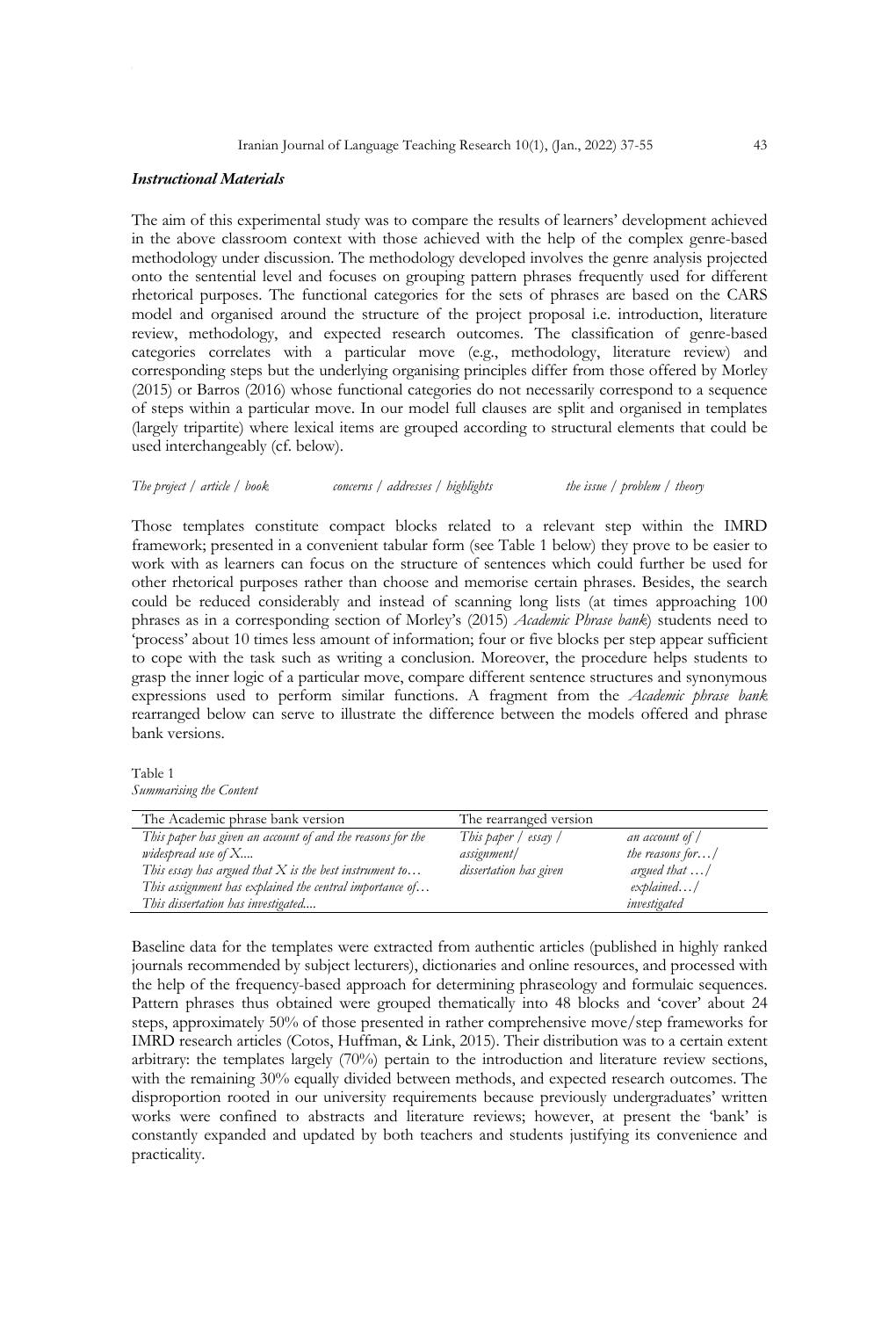## *Procedures*

Sixteen groups of undergraduates were randomly divided into two flows and taught academic writing (by different instructors) by two methods to be compared. 104 students (flow 1) studied EAP in the standard way which presupposed extensive reading and analysing authentic research articles from related fields, finding language items characteristics of the academic register and imitating authors' style while writing proposals**.** In the treatment groups 88 students (flow 2) were introduced to the move and step analysis, the specific rhetorical structure of each section of a project proposal and templates of pattern phrases.

The experimental course in general was organised in compliance with the following procedures. First students were initiated to norms and conventions of English academic discourse and differences between those and Russian communicative traditions (see below), ways of organising written texts and their stylistic peculiarities and further instructed to treat sections of project proposals in terms of move/step structures. Then templates of pattern phrases related to different genre-based functions were gradually introduced to facilitate meticulous work on framing each section. The work involved formulating the rhetorical purpose, naming the steps pertaining to a particular move, specifying their language realisation (both in Russian and in English) and finally arranging them in a logical sequence. The tasks of naming steps and specifying their linguistic expression deserved special attention because not all conventional names of steps could be easily deciphered by inexperienced L2 writers: while *presenting background information* seems to be similarly interpreted across cultures, some other steps like *claiming centrality* at times appeared cognitively challenging. Hence students needed to determine what exactly their message was intended to be about, find appropriate wording to formulate this intention in L1, scan the templates to compare different ways of expressing similar intentions in L2 and choose the variant most relevant for their purposes. The following authors' templates (Kuzmenkova, 2014) in Table 2 below where students are to supply Russian variants correlating with particular steps can serve as an illustration.

<sup>1.</sup> \_\_\_\_\_\_\_\_\_\_\_\_\_\_\_\_\_\_\_\_\_\_\_\_\_\_\_\_\_\_\_\_\_\_\_\_\_\_\_\_\_\_\_\_\_\_\_\_\_\_\_\_\_\_\_\_\_\_\_\_\_\_\_\_

| The major/main/new/key/<br>recent/ most promising/<br>fundamental / significant | problems/ questions/<br>trends/developments/<br>issues/changes/<br>blank spots in /<br>points of reference for | the analysis of $[x]/$<br>(studying) the theory/<br>field of $[x]/$<br>a wide range of contemporary<br>studies | concern $[z]$ /<br>are to be found<br>in $ z $ /<br>point to $/$<br>reveal/ |
|---------------------------------------------------------------------------------|----------------------------------------------------------------------------------------------------------------|----------------------------------------------------------------------------------------------------------------|-----------------------------------------------------------------------------|
|                                                                                 |                                                                                                                |                                                                                                                | signify                                                                     |
| 2.                                                                              |                                                                                                                |                                                                                                                |                                                                             |
| There                                                                           | a great variety / an indefinite multiplicity of                                                                |                                                                                                                | treating / interpreting /                                                   |
| is $/$ are                                                                      | means at our disposal / ways for                                                                               |                                                                                                                | investigating /                                                             |
|                                                                                 | different / various approaches to / methods for /of                                                            |                                                                                                                | analysing [x]                                                               |
| 3.                                                                              |                                                                                                                |                                                                                                                |                                                                             |
| To summarise /                                                                  | it is possible to state $\frac{1}{1}$ it can be                                                                |                                                                                                                | the research is an attempt to                                               |
| conclude/                                                                       | assumed /                                                                                                      |                                                                                                                | present some evidence/confirm the theory                                    |
| recapitulate                                                                    | argued that                                                                                                    | of/                                                                                                            |                                                                             |
|                                                                                 |                                                                                                                |                                                                                                                | further / advance our understanding of                                      |

Formulating intentions in L1 (apart from naming steps in English) appeared rather helpful for L2 writers as it provided focusing on the broader content, grasping the essence of the message to be conveyed (instead of translating each pattern phrase in a block). The task also helped find

Table 2 *Templates of Pattern Phrases*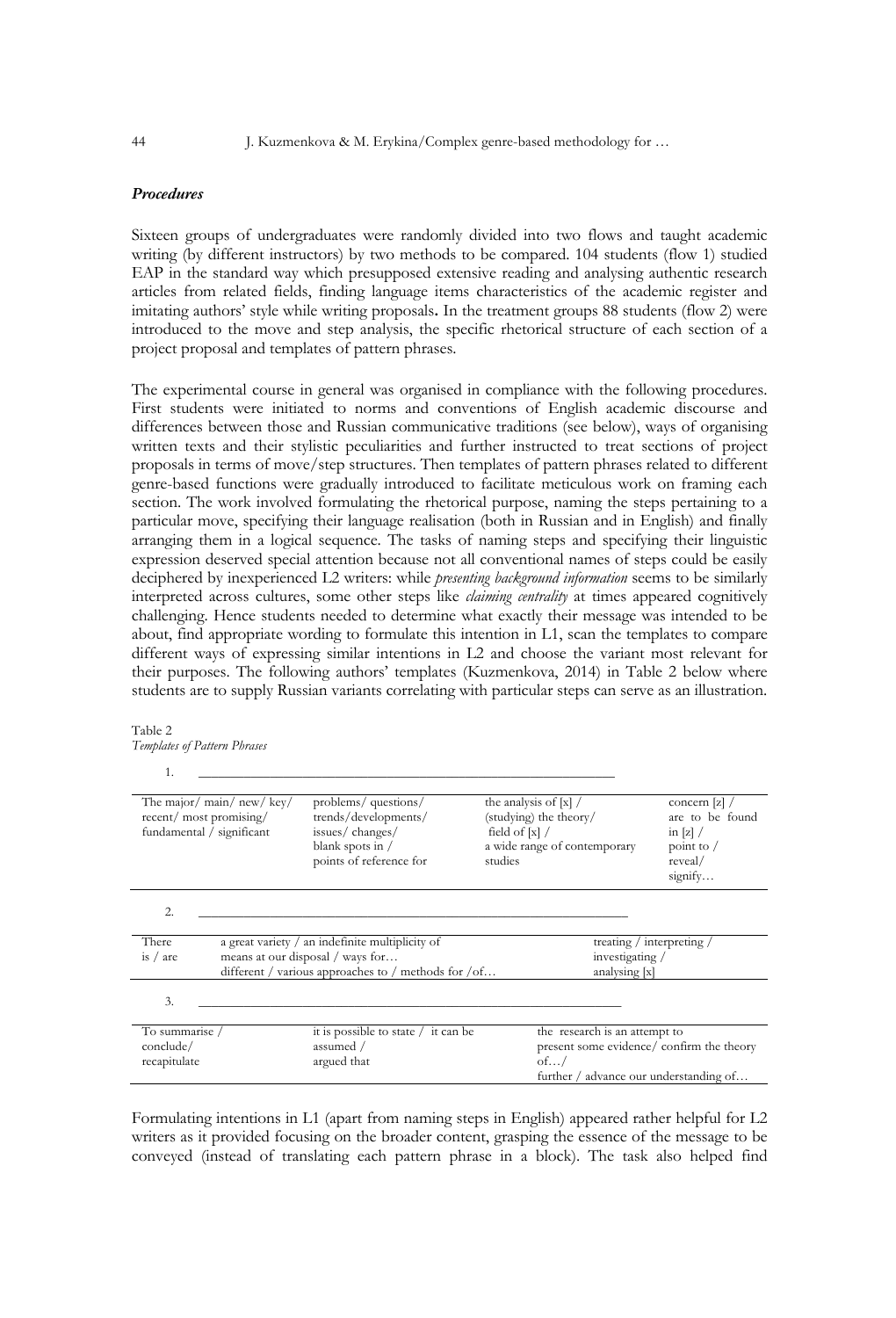appropriate English patterns preforming similar functions and corresponding to rhetorical purposes of L1 phrases without turning to word for word translation.

Thus, students picked out and formed sequences they thought appropriate, added necessary terms to complete the phrases, organised them logically and made the final 'product' coherent. That largely sufficed for inexperienced L2 academic writers whose primary goal was to abandon the habit of seeking out English equivalents to common Russian expressions. As a rule, students gradually come to realise that the very choice of rhetorical formulae is determined by a certain logical organisation relying on culture specific ways of reasoning and structuring. Of course, more competent and creative students were invited to introduce greater variety and detail within the frames set.

The sentence-level analysis proved useful for steps represented by multiple sentential units. Since a move can often be realised by a combination of steps, students discussed a move structure, analysed its constituent steps in terms of corresponding pattern phrases, and – if necessary – assigned additional patterns to the step in question. The adopted strategy appeared flexible and teachable and allowed students to form their own templates.

Having thus analysed a certain section of a project proposal, students were encouraged to read authentic research articles relevant for their studies, spot recurrent patterns in a corresponding section and study the language in context. They were also encouraged to offer more patterns to complete the overall model of a project proposal and use them in writing their own sections. Finally, to consolidate the work on their drafts students were to mark steps in their fellow students' project proposals and analyse those submitted by former students, indicate appropriate variants (as there is no ideal model to be imitated) and practise editing poor examples. Further activities were largely based on guided or independent writing, redrafting and editing.

Thus, the procedures described above correlate with potential constituents of an academic writing course referred to in the research question. The complex genre-based methodology applied to teaching undergraduates in the treatment groups combined several complementary practices: mastering pattern phrases typical of academic discourse; planning and drafting, revising and editing; controlled, guided and free writing.

### *Data Analysis*

The key research question whether synthesising complementary procedures can yield particular positive outcomes involved the comparative analysis of scores obtained by students in control and treatment groups. To serve the purpose, the scores elicited from students' works were categorised and thoroughly examined in terms of the three dimensions (see *Instruments*). The overall scores of the items for each group were calculated separately, average scores from each dimension for the two groups were compared and percentages were presented. The data collected were afterwards subjected to statistical analysis, namely to an independent sample t-test, to check whether there were any statistically significant differences between the two groups of students, who were taught with standard and innovative methods. The students' t-distribution under the null hypothesis, implying no differences between control and treatment groups, was calculated for both groups. The effects of the new methodology on student instruction were examined. The results of the experimental study are presented in the section to follow.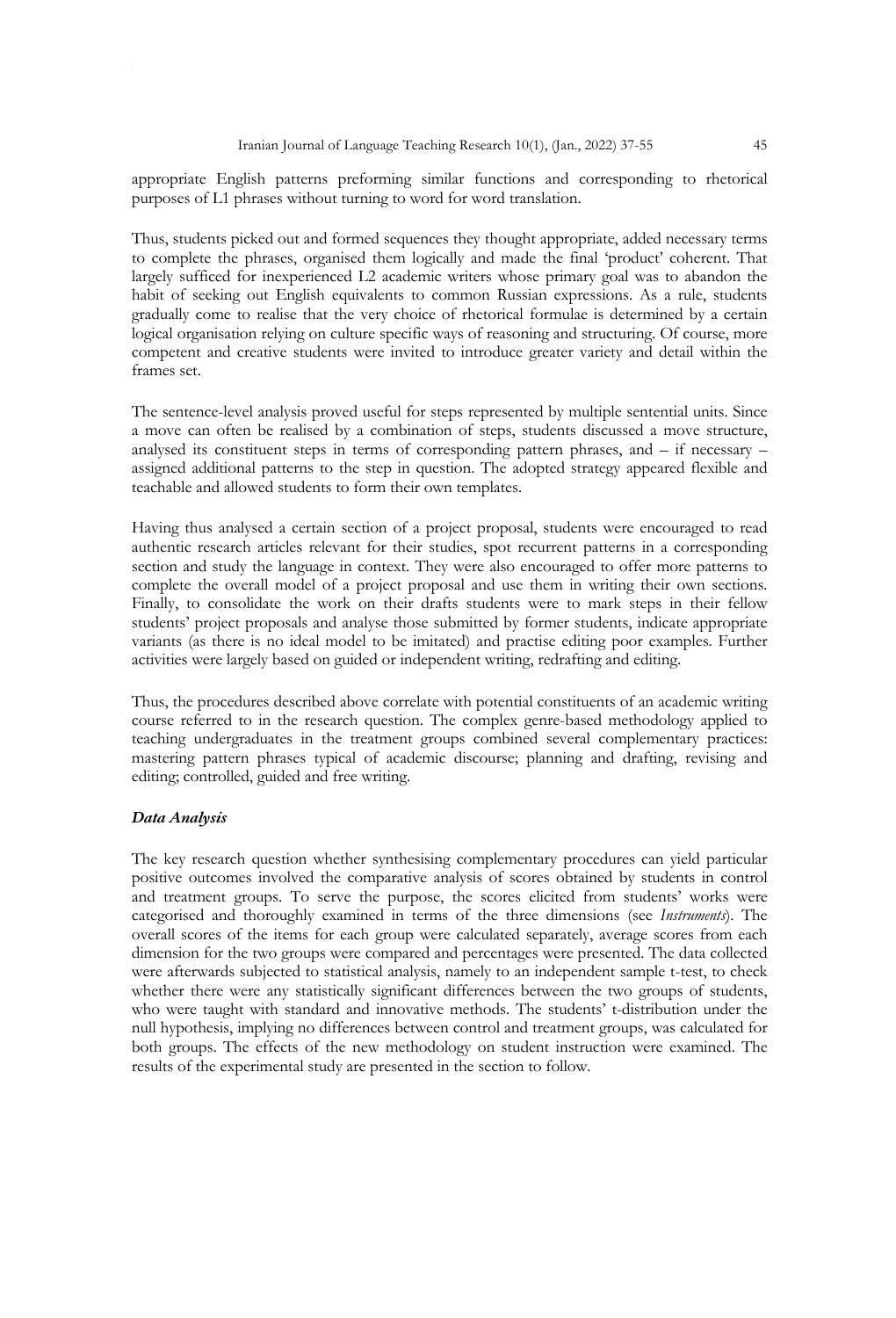## **Results**

The final stage of the experiment involved the analysis and criterion-referenced measurement of undergraduates' project proposals. The assessment instruments and distribution of scores are presented in Tables 3 – 12 below.

Table 3

*Analytic Scoring Rubric 1 for the Assessment of Communicative Task Realisation*

| 10      | Task successfully accomplished. Target reader fully informed about purpose of the research        |
|---------|---------------------------------------------------------------------------------------------------|
|         | proposed, procedures planned, and expected outcomes. Relevant sources carefully reviewed.         |
| $9 - 8$ | Good realisation of the task. Target reader reasonably informed about purpose of the research     |
|         | proposed, procedures planned, and expected outcomes. Sources mostly relevant and carefully        |
|         | reviewed.                                                                                         |
| $7-6$   | An attempt to accomplish the task. Target reader partially informed about purpose of the research |
|         | proposed, procedures planned, and expected outcomes. Review of sources mostly descriptive.        |
| $5 - 4$ | Poor attempt at the task set. Target reader unclear about purpose of the research proposed,       |
|         | procedures planned, and expected outcomes. Review of sources inconsistent and descriptive.        |
| $3 - 1$ | Complete failure to accomplish the task set. Target reader completely uninformed about purpose of |
|         | the research proposed, procedures planned, and expected outcomes. Sources irrelevant and poorly   |
|         | reviewed.                                                                                         |

The first criterion focuses on the content and serves to evaluate informativeness of the proposal in general and all its constituent elements and indicates their appropriateness to the task set.

Table 4 *Distribution of Scores for the Assessment of Communicative Task Realisation*

| Group     | Number of                |                | Scores |  |    |                |  |  |  |  |  |  |
|-----------|--------------------------|----------------|--------|--|----|----------------|--|--|--|--|--|--|
|           | $\cdots$<br>participants | 1 <sup>0</sup> |        |  |    |                |  |  |  |  |  |  |
| Control   | 104                      |                |        |  | 70 |                |  |  |  |  |  |  |
| Treatment | 88                       |                |        |  | 42 | $\overline{ }$ |  |  |  |  |  |  |

Table 4 shows that, on the whole, students of both treatment and control groups complied with the requirements – with few exceptions. However in the treatment groups overall performance was slightly better (about 6 % growth) with the average scores 7,3 vs 6,9 in the control groups where the results were mostly (about 80%) within the *good* scale whereas about 30% of their peers in the treatment groups scored *very good*. Participants in the treatment groups could adequately discuss the expected research outcomes of their projects and present the analysis of sources whereas in the control groups the discussion was somewhat muddled (e.g., the outcomes were seldom specified and at times merely substituted by hypotheses copy pasted) and the review mostly descriptive and often irrelevant to the research proposed.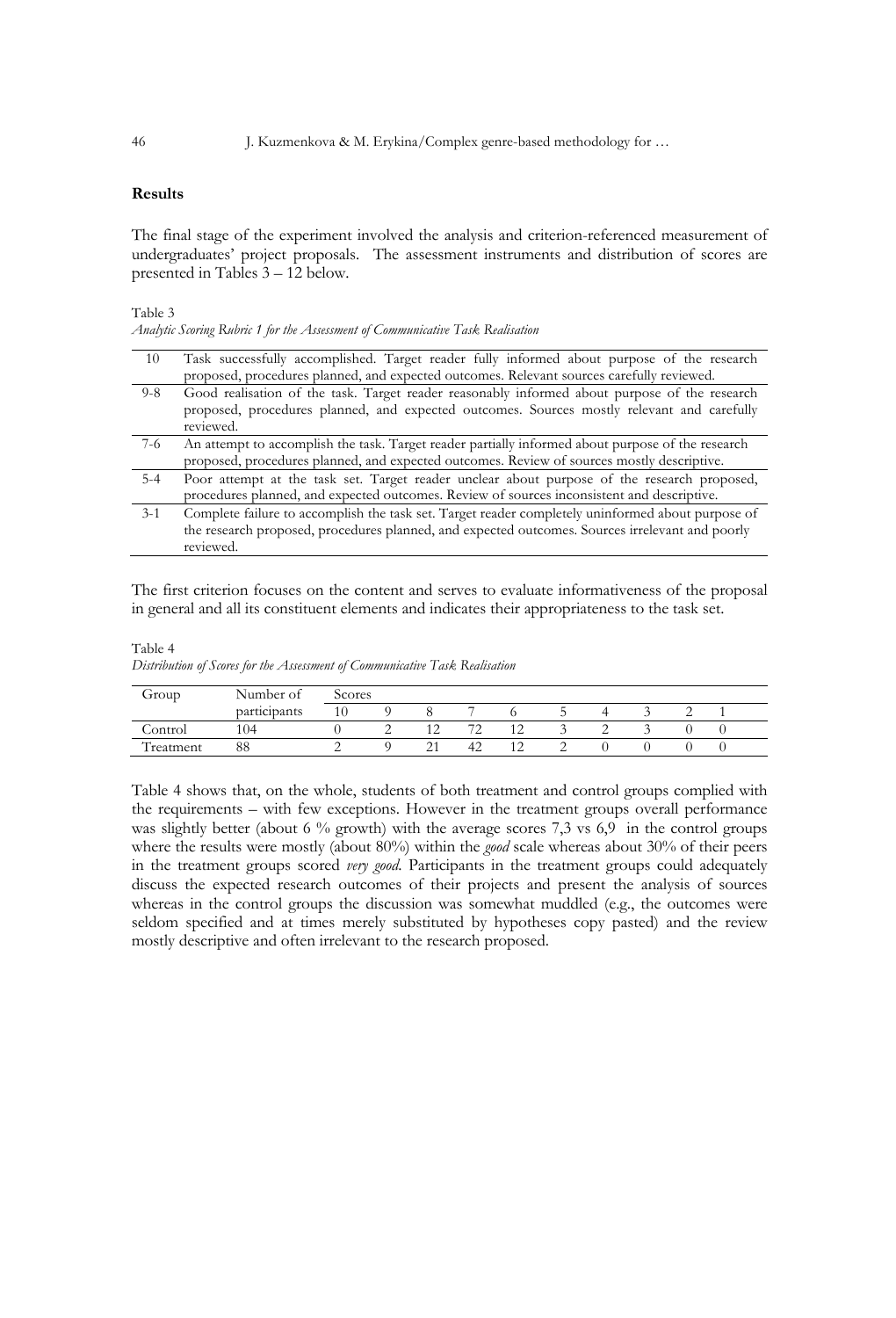#### Iranian Journal of Language Teaching Research 10(1), (Jan., 2022) 37-55 47

Table 5

*Analytic Scoring Rubric 2 for the Assessment of Organisation and Format*

| 10 | Completely logical organisation structure, effective arguments and supporting material. All content                                                                                                                                      |
|----|------------------------------------------------------------------------------------------------------------------------------------------------------------------------------------------------------------------------------------------|
|    | points required in the task included and appropriately expanded. Ideas effectively organised with                                                                                                                                        |
|    | good internal cohesion. Academic format of the proposal fully appropriate to the purpose set. All                                                                                                                                        |
|    | requirements met.                                                                                                                                                                                                                        |
|    | 9-8 Good organisation structure; well-presented and relevant arguments and supporting material. Some                                                                                                                                     |
|    | content points required in the task inappropriately expanded or omitted. Ideas clearly organised with                                                                                                                                    |
|    | mostly appropriate paragraphing and linking. Academic format of the proposal largely appropriate to                                                                                                                                      |
|    | the purpose set. Nearly all requirements met.                                                                                                                                                                                            |
|    | 7-6 Clear (but limited) organisation; structure mostly coherent but some elements missing / some                                                                                                                                         |
|    | arguments unsupported /material irrelevant / expected outcomes unspecified. On the whole,                                                                                                                                                |
|    | academic format of the proposal appropriate to the purpose set. Basic requirements met.                                                                                                                                                  |
|    | 5-4 Only an attempt at proposal structure; logical breakdown apparent, ideas inadequate and/or poorly                                                                                                                                    |
|    | organised. Few content points required in the task included or expanded appropriately. Cohesive                                                                                                                                          |
|    | devices incorrectly used. Paragraphing irrelevant or illogical. Inconsistent attempt at format. Only                                                                                                                                     |
|    | some requirements met.                                                                                                                                                                                                                   |
|    | $\alpha$ and $\alpha$ is the state of the state of the state $\alpha$ is the state of the state of the state of the state of the state of the state of the state of the state of the state of the state of the state of the state of the |

3-1 No attempt at proposal format. Logical organisation absent, embryonic sense of argument, poorly expressed lines of thought, paragraphing lacking, no suitable material. Ideas reproduced incoherently without understanding. Inappropriate to the purpose set.

These criteria referred to overall information structuring, linking ideas through logical sequencing and proper formatting of proposals.

Table 6 *Distribution of Scores for the Assessment of Organisation and Format*

| Group                    | Number of    | Scores |   |    |    |    |  |  |   |  |  |
|--------------------------|--------------|--------|---|----|----|----|--|--|---|--|--|
|                          | participants |        |   |    |    |    |  |  | ∸ |  |  |
| Control                  | 104          |        | ∸ |    | 38 | 30 |  |  |   |  |  |
| <b>FILE</b><br>Freatment | 88           |        |   | 35 |    |    |  |  |   |  |  |

Table 6 indicates that over 90% of students in the treatment groups were aware of the conventional features of the genre under study as their works demonstrated clarity of the message, appropriate organisation structure and inner logic within and across constituent parts of the project proposal. In contrast, participants in the control groups displayed markedly poorer performance than their peers in treatment groups whose results showed about 28 % growth, the average scores being 5,5 vs 7,6. They showed lack of awareness about conventions of organising written texts in English and basic rhetorical techniques used to realise communicative purposes corresponding to different moves and steps within the sections of proposals. Neglect of those essential aspects of academic writing and interference of (e.g., differences in treating logical organisation) brought about substantial differences in performance and lower scores in coherence and cohesion. Besides, about 50% of the students failed to meet essential formatting requirements, most frequent drawback being the way of presenting references which did not correspond to the standards accepted.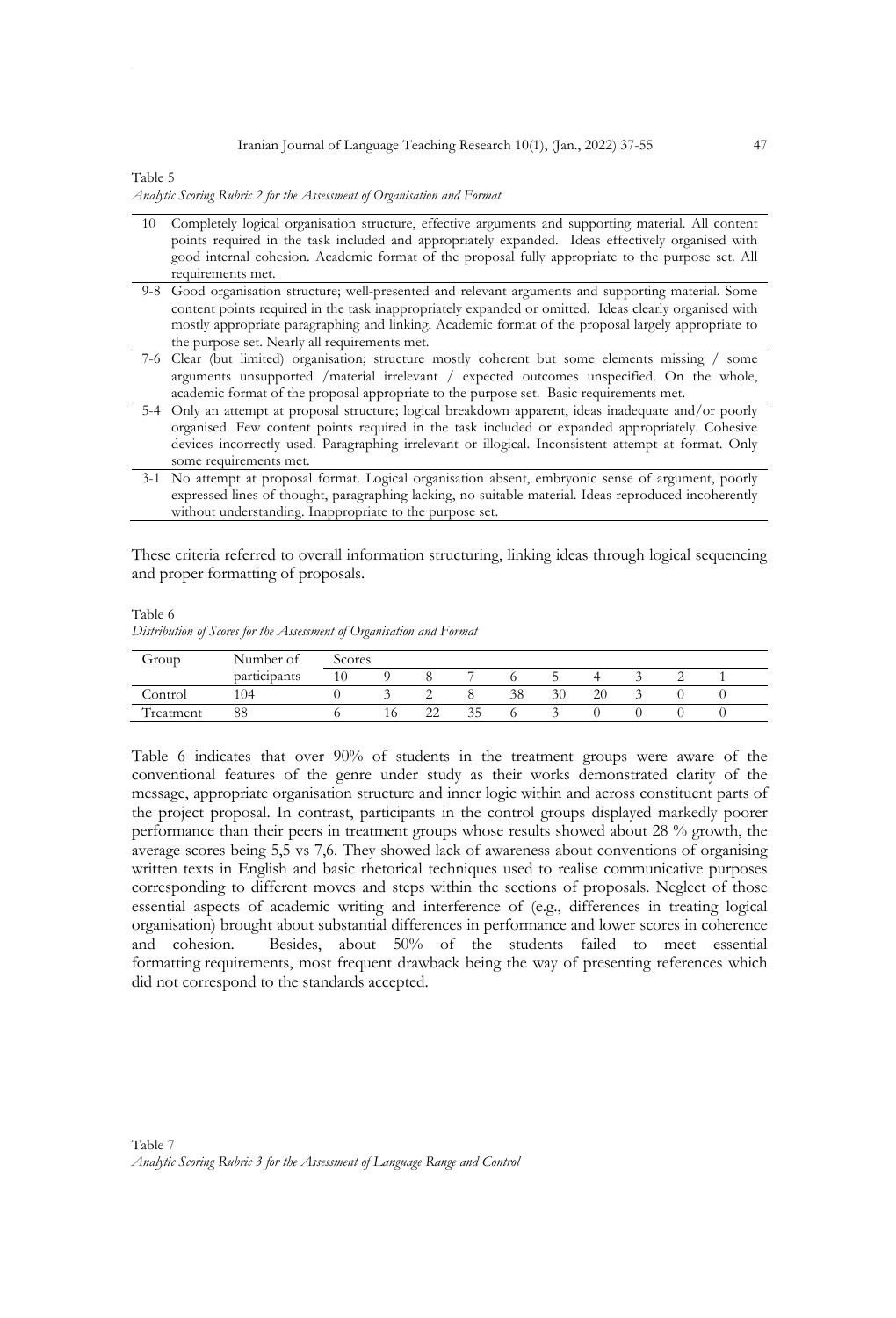| 10      | Wide range and fluent control of appropriate structures and professional vocabulary. Grammar      |
|---------|---------------------------------------------------------------------------------------------------|
|         | and spelling conventions observed. Few non-impeding / non-distractive errors. Academic            |
|         | register fully appropriate to the purpose set.                                                    |
| $9 - 8$ | Good range and effective use of appropriate structures and professional vocabulary. Grammar       |
|         | and spelling conventions generally observed. Some non-impeding / non-distractive errors.          |
|         | Academic register largely appropriate to the purpose set.                                         |
| $7-6$   | Adequate range of appropriate structures and professional vocabulary. Generally adequate          |
|         | language control. Some impeding errors. On the whole academic register appropriate to the         |
|         | purpose set.                                                                                      |
| $5 - 4$ | Restricted range and uncertain control of grammar structures but some attempts at a range of      |
|         | professional vocabulary. Many impeding errors. Unsuccessful or inconsistent attempts at register. |
|         | Only to some extent appropriate to the purpose set.                                               |
| $3 - 1$ | Narrow range of appropriate structures and professional vocabulary. Little evidence of language   |
|         | control with basic errors. No evidence of academic register.                                      |

These criteria were applied to evaluate appropriacy of language used in the academic register and adequacy of grammar structures and vocabulary.

#### Table 8

*Distribution of Scores for the Assessment of Language Range and Control*

| Group     | Number of                | Scores |     |    |        |    |    |  |  |  |  |
|-----------|--------------------------|--------|-----|----|--------|----|----|--|--|--|--|
|           | $\cdots$<br>participants | 10     |     |    |        |    |    |  |  |  |  |
| Control   | 104                      |        |     |    |        | 60 | 14 |  |  |  |  |
| Treatment | 88                       |        | כ 1 | 24 | $\sim$ |    |    |  |  |  |  |

Table 8 shows that participants in treatment groups performed better than their peers in control groups, the average scores being 7,5 vs 5,9. They demonstrated the ability to use stylistically appropriate words and formulaic expressions adequately and in good proportion, vary their vocabulary, generally avoid repetition and handle both simple and complex grammar structures largely avoiding distractive errors. The language in the majority (about 90 %) of works was consistently formal or neutral as dictated by the task. The analysis of the control groups' results revealed confusion between formal and informal style and problems in constructing well-formed and stylistically appropriate sentences (e.g., the overuse of personal pronouns, simple grammar structures, colloquial expressions and contractions). Further analysis revealed serious L1 interference problems resulting in grammatically inappropriate word for word translation of typically Russian phrases (e.g., *basing on 5 forces of Porter we can say that…)*. This largely accounts for the difference between average marks: about 80% *very good* and *good* in the treatment groups vs 70% *good* in the control groups. The overall mean results of students' performance according to the three assessment criteria in control and treatment groups are shown in Table 9.

| Group Statistics |                    |     |      |           |                |
|------------------|--------------------|-----|------|-----------|----------------|
| Assessment       | Control /Treatment | N   | Mean | Standard  | Standard Error |
| Criteria         | Group              |     |      | Deviation | Mean           |
| Communicative    | Control            | 104 | 6,81 | 1,015     | .100           |
| Task Realisation | Treatment          | 88  | 7.33 | .991      | ,106           |
| Organisation and | Control            | 104 | 5,44 | 1,197     | ,117           |
| Format           | Treatment          | 88  | 7,68 | 1,160     | ,124           |
| Language Range   | Control            | 104 | 5,88 | 1,017     | ,100           |
| and Control      |                    |     |      |           |                |

| Table 9 |                         |
|---------|-------------------------|
|         | <b>Group Statistics</b> |

 $T_{\rm eff}$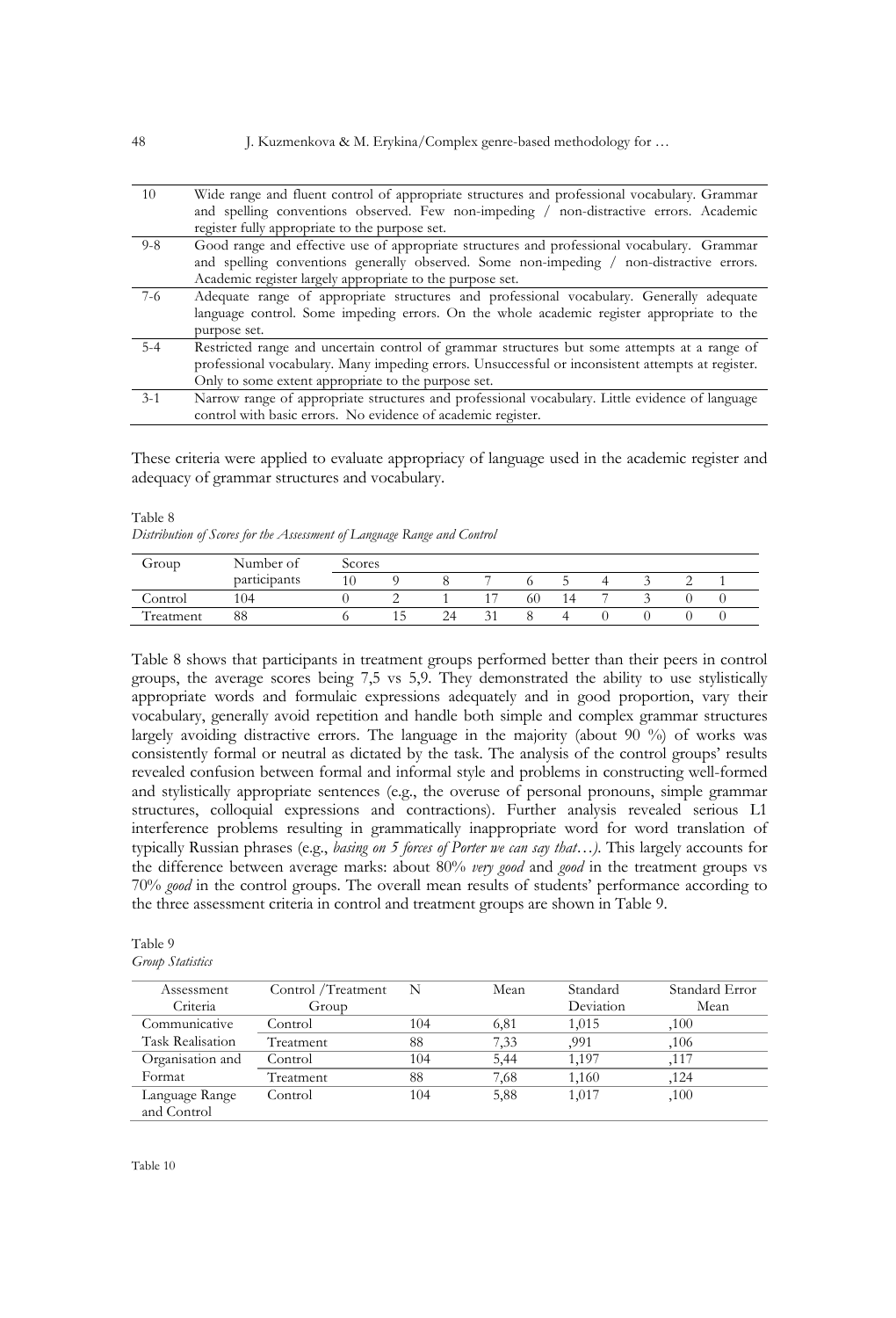### Iranian Journal of Language Teaching Research 10(1), (Jan., 2022) 37-55 49

*Independent Samples T-test*

| Assessment<br>Criteria                         | Levene's Test<br>for Equality<br>of Variances |      |           |         | T-test for Equality of Means |          |                                     |                                                       |          |
|------------------------------------------------|-----------------------------------------------|------|-----------|---------|------------------------------|----------|-------------------------------------|-------------------------------------------------------|----------|
|                                                | F                                             | Sig. | t         | Df      | Sig. (2-tailed)              | Mean     | Std. Error<br>Difference Difference | 95%<br>Confidence<br>Interval of<br>the<br>Difference |          |
|                                                |                                               |      |           |         |                              |          |                                     | Lower                                                 | Upper    |
| Communicative 2,511<br><b>Task Realisation</b> |                                               | ,115 | $-3,588$  | 190     | ,000                         | $-522$   | ,145                                | $-0.809$                                              | $-235$   |
|                                                |                                               |      | $-3,595$  | 186,136 | ,000                         | $-522$   | ,145                                | $-0.808$                                              | $-235$   |
| Organisation<br>and Format                     | ,001                                          | ,970 | $-13,099$ | 190     | ,000                         | $-2,240$ | ,171                                | $-2,577$                                              | $-1,902$ |
|                                                |                                               |      | $-13,133$ | 186,518 | ,000                         | $-2,240$ | ,171                                | $-2,576$                                              | $-1,903$ |
| Language Range 9,468<br>and Control            |                                               | ,002 | $-10,922$ | 190     | ,000                         | $-1,752$ | ,160                                | $-2,068$                                              | $-1,435$ |
|                                                |                                               |      | $-10,769$ | 171,030 | ,000                         | $-1,752$ | ,163                                | $-2,073$                                              | $-1,431$ |

Table 10 shows that students in the treatment group had significantly better scores than those in the control group according to all criteria: 1) communicative task realization: M=7,33, SD=,991 vs M=6,81, SD=1,015; t(190)= -3,59, p=,000; 2) organisation and format: M=7,68, SD=1,160 vs M=5,44, SD=1,197; t(190)= -13,1, p=,000; 3) language range and control: M=7,64, SD=1,205 vs M=5,88, SD=1,017; t(190)= -10,9, p=,000.

Table 11 *Distribution of Overall Scores for the Project Proposals*

| Group   | Number of    | Scores |    |    |    |    |                |  |  |  |          | Mean | Standard  | Standard |
|---------|--------------|--------|----|----|----|----|----------------|--|--|--|----------|------|-----------|----------|
|         | Participants |        |    | 8  |    |    | C.             |  |  |  |          |      | Deviation | Error    |
|         |              |        |    |    |    |    |                |  |  |  |          |      |           | Mean     |
| Control | 104          |        |    | 2  | 28 | 60 | $\overline{4}$ |  |  |  | $\theta$ | 6.1  | .999      | ,098     |
| Treatme | 88           |        | 15 | 21 | 38 | 8  | 4              |  |  |  | $\cup$   | 7.4  | 1.093     | ,116     |
| nt      |              |        |    |    |    |    |                |  |  |  |          |      |           |          |

Table 12 *Independent Samples Test*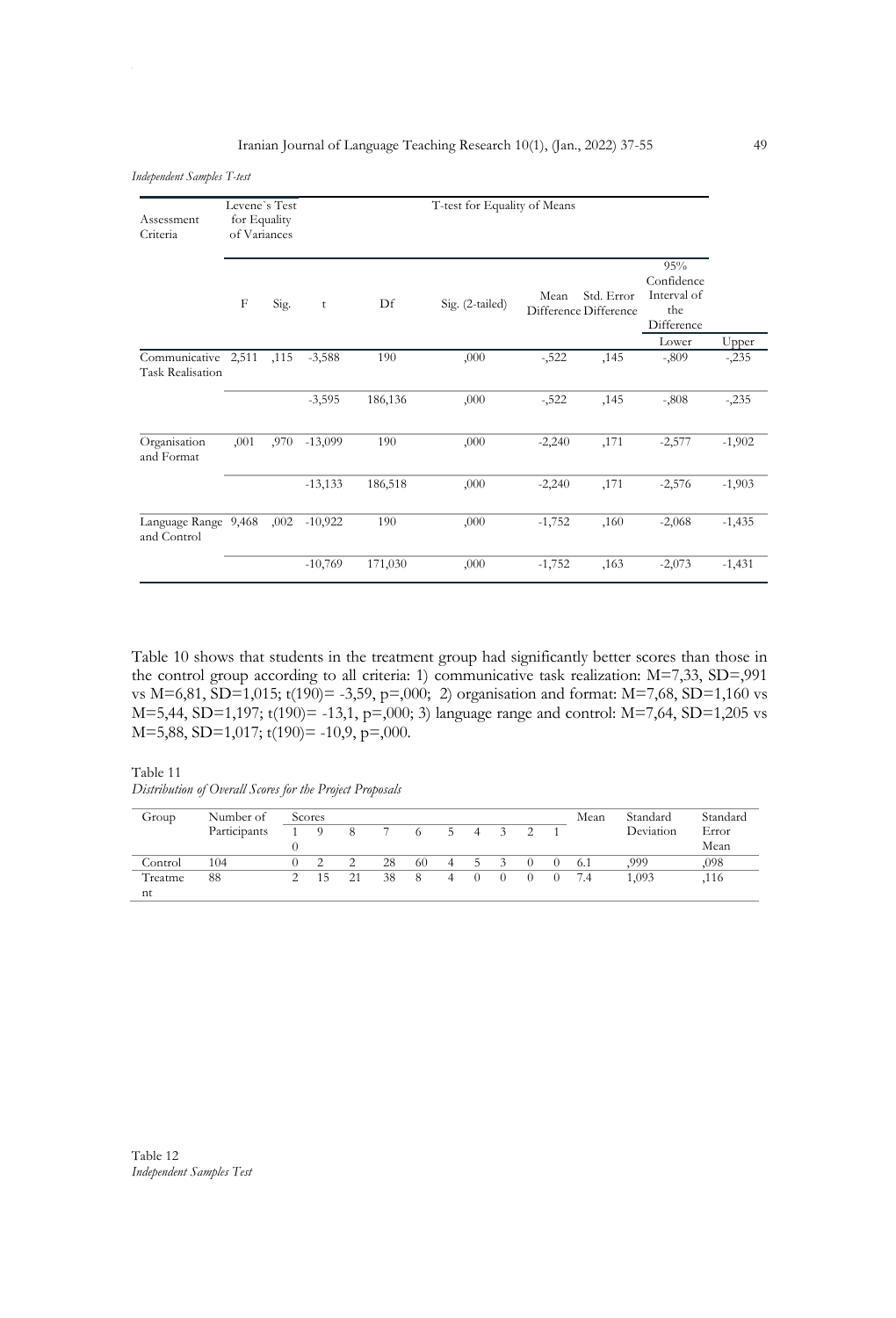

Tables 11 and 12 show a significant difference in the overall scores of students in the control group ( $M = 6,1$ ;  $SD = 0.99$ ) and treatment group ( $M = 7,4$ ;  $SD = 1,093$ ); t (190) = - 8,75, p=0.000. The t-test analysis of the overall performance brings to the forefront the fact that the methodology under study assisted participants in the treatment groups to better cope with the task set – in terms of all scores attained. On the whole, the results indicate that their research proposals were well-paragraphed and logically organised with respect to moves and steps of the CARS model without any structural elements missing; included an adequate range of professional vocabulary and pattern phrases appropriately used; demonstrated students' reasonable control of grammar structures and relatively low proportion of L1 interference. Thus, the results demonstrated that the students in the treatment group did outperform those in the control group and consequently the null hypothesis was rejected.

#### **Discussion and Conclusions**

Seeking answers to the research questions posed in the Introduction, we have analysed contemporary approaches most relevant to teaching academic writing to students in a L1 Russian setting and offered the complex methodology which comprises the use of pattern phrases, sociocultural components pertaining to forms and conventions of academic writing in English and some essential elements of the genre, product and process approaches. The primary goal of the experimental study was adapting the constituents considered to meet the requirements of the target audience and investigating the effectiveness of applying the methodology in question.

The findings of the experiment revealed certain benefits of integrating different complementary procedures into the teaching practice to assist students in their work on project proposals. The introduction of the CARS model in the treatment groups drew students' attention to formal aspects of academic writing, helped them grasp certain NS/NNS's variations, forms and conventions and adequately structure project proposals. This was particularly useful for Russian learners as in the Russian communicative tradition formal aspects are commonly considered less important since the main emphasis is laid on the content, and thus inaccurate word count, disproportional sections, improper formatting or other seemingly inessential 'trifles' are not often treated by students as serious drawbacks. That partly explains the control groups' underperformance in the experiment.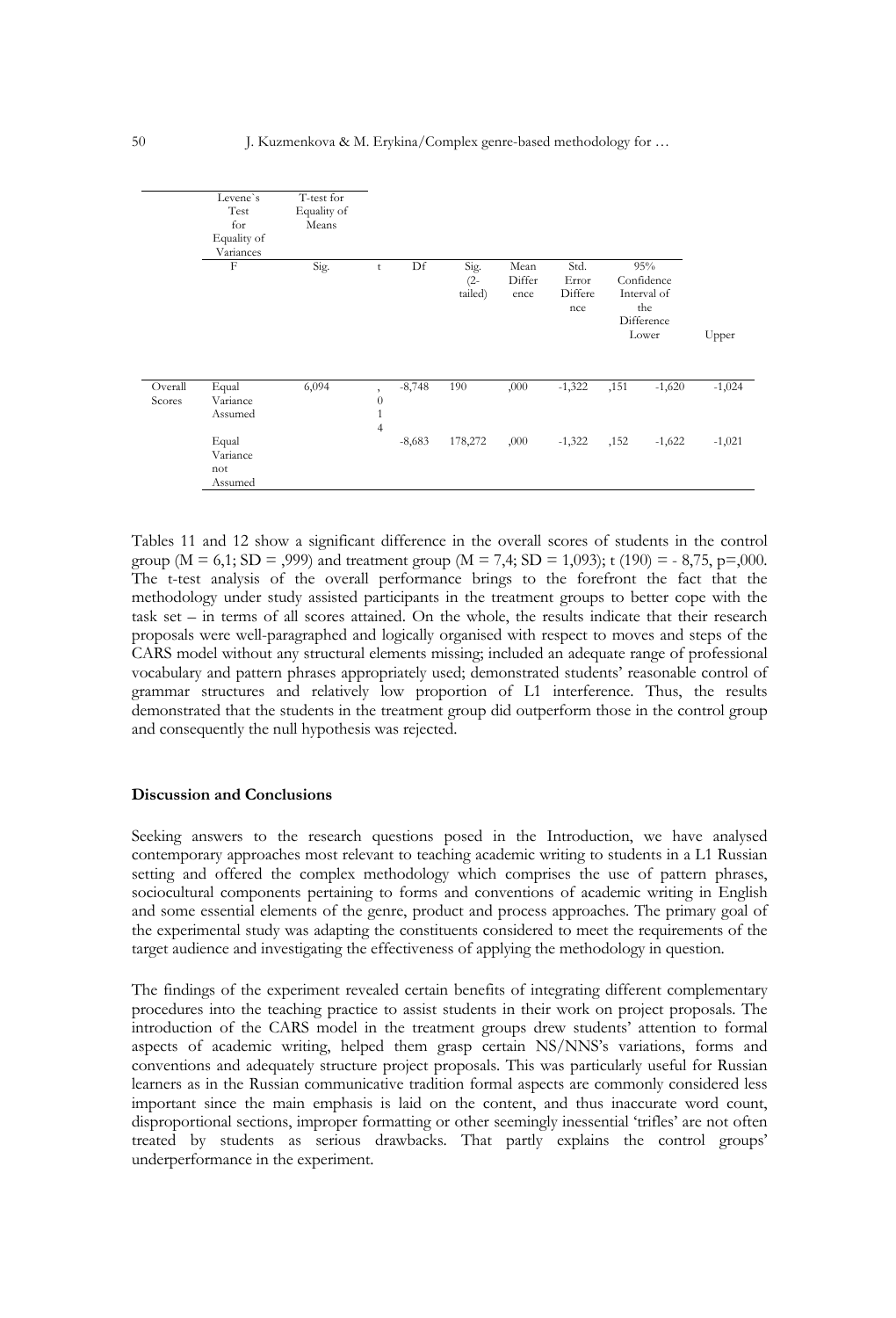The move/step framework also helped undergraduates in treatment groups more efficiently organise ideas and understand the inner structure of each section of their proposals. The focus on the rhetorical structure of project proposals and research articles (in contrast to a standard procedure of merely analyzing the language and imitating) aided students to realise how moves and steps actually 'work' and are expressed in English**.** This realisation is vital for L2 learners because linear logic so common for NSs of English is not universal and mastering its principles needs explanation, exemplification and training. The lack of attention to those aspects resulted in incoherent logical organisation and inability to fully realise communicative purposes by participants in the control groups.

The study was also intended to investigate whether the novel component of the complex methodology (namely the set of structural templates of pattern phrases grouped in genre-based functional categories and organised around the framework of the project proposal) integrated into traditional practices had a positive impact on teaching academic writing. The experiment proved that the templates were quite useful in structuring proposals, and the fact that the best results were registered on the scale *Organisation and format* was not a complete surprise. Besides, the work with the templates appeared to be time saving because learners were first provided with pattern phrases related to different genre-based functions realised by steps to be further analysed in authentic research articles. That allowed students to shift the emphasis to content aspects while reading; it also appeared to be efficient in helping them structure both simple and complex sentences with more accuracy, abandon the habit of word-for-word translation (cf. the practice of specifying intentions in L1) and start expressing their ideas in better English. In addition, controlled, guided and free writing as well as planning and drafting, revising and editing widely practiced in treatment groups contributed to positive impression of students' final products. On the whole, the participants in treatment groups outperformed the task over those who followed the standard course in every aspect considered and showed particular strengths in logical organisation and style of their proposals.

Thus, there are reasons to believe that the complex genre-based methodology combining several complementary procedures could render the teaching process more efficient. In a way, we attempted to meet the challenge mentioned in *Review of Literature* and offered "something that might usefully inform curriculum" (cf. above Simpson-Vlach & Ellis, 2010, p. 510), namely the classification of functional categories corresponding to a sequence of steps within a particular move. The methodology is not confined to choosing from long lists of clauses and merely completing them (cf. Morley, 2015 or Barros, 2016); in contrast to those approaches incomplete clauses are split and lexical items are grouped according to structural elements that could be used interchangeably. The innovative practices motivated by teaching needs involve the two-level analysis intended to clarify communicative purposes and make the choice of rhetorical techniques used for their realisation flexible and conscious. Eventually students could develop their own models for the sequence of the steps to be employed; this important outcome contributes to developing learners' autonomy and raising motivation.

The findings indicate that the experimental procedures had a positive effect on students' academic writing skills development and a course comprising various teaching strategies can be extended to other university departments. However**,** the study results elucidated some problem areas to be taken into account with a view to the potential course design, namely structural and stylistic conventions of academic writing in English and L1 (not necessarily Russian) interference. Commonly, learners in an EFL situation tend to rely on L1 communicative traditions and the absence of professional teachers' guidance hinders their academic progress. The author's experience of delivering lectures on EAP at Xi'an University revealed similar problems faced by Chinese colleagues; they supported the idea of naming steps and specifying their linguistic expression in L1 and started introducing templates related to particular steps within a move in their course for postgraduates**.**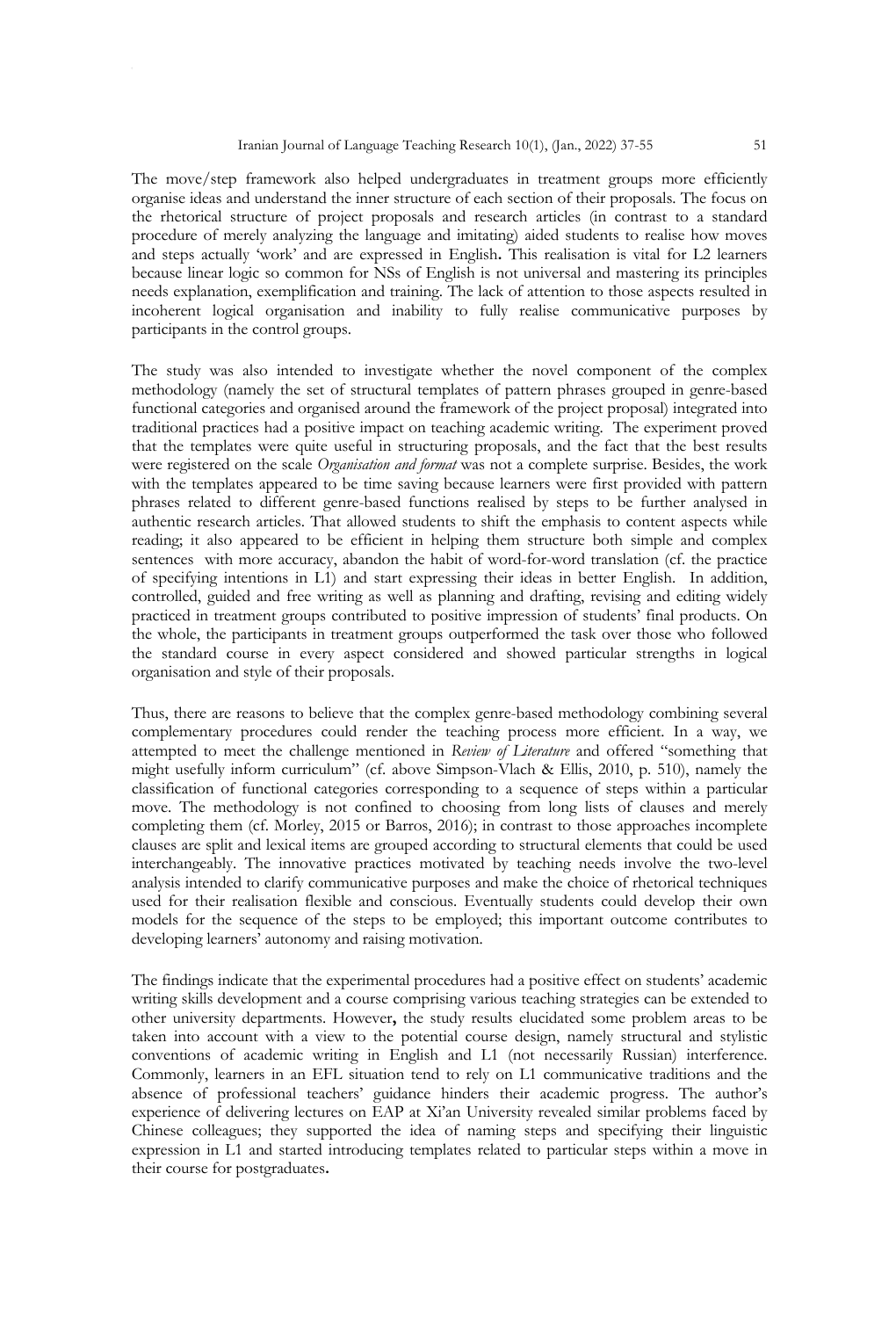Overall, the methodology offered could walk learners step-by-step through all stages of the writing process and assist them to adhere more strictly to conventions of academic writing. Currently, the number of students who need competence in EAP to become fully-fledged members of the academic community is increasing dramatically. For them fluency in the norms of writing acceptable by English academic standards is a prerequisite. Helping these students not only to develop academic writing skills but also to adapt themselves to the above norms is a challenging task to be pondered by language teachers. The present study has taken a step in this direction. On general grounds the investigation does not face major limitations – apart from its focal point – an academic project proposal**.** The sentence-structure analysis of recurrent sequences within the proposal structure proves expedient for teaching purposes though the range of steps covered is somewhat limited (partly by the format of the proposal). Obviously, the classification of pattern phrases needs broadening and further elaboration – to be applied to writing research articles and other academic papers. Still, it can be assumed that implementing the methodology under consideration within the restricted framework can aid students to learn the essentials of the academic writing style and demonstrate the ability to organise their project proposals along the internationally accepted lines. Eventually, the findings of this study taken together can benefit teaching EAP in different educational settings outside Russia.

#### **References**

- Atai, M. R., Babaii, E. & Taherkhani, R. (2017). Exploring Iranian EAP teachers' pedagogic content knowledge and teaching practices, and students' beliefs about EAP teachers' methodology. *Issues in Language Teaching*, 6 (1), 1-27.
- Badger, R. & White**,** G. (2000). A process genre approach to teaching writing. *ELT Journal*, 54 (2), 153-160.
- Barros, L.O. (2016). The only academic Phrasebook you'll ever need: 600 examples of academic language. *Create Space Independent Publishing Platform*. Google Scholar.
- Baynham, M. (2000). Academic writing in new and emergent discipline areas. In M. Lea, & B. Stierer (Eds.), *Student writing in higher education: New contexts* (pp. 17-31)*.* Buckingham: Society for research in higher education and Open University Press.
- Biber, D. (2006). *University language: A corpus-based study of spoken and written registers.* John Benjamins, Amsterdam.
- Boulton, A. (2017). Research timeline: Corpora in language teaching and learning. *Language Teaching*, 50(4), 483-506. doi:10.1017/S0261444817000167
- Carstens, A. (2009). *The effectiveness of genre-based approaches in teaching academic writing: subject-specific versus cross-disciplinary emphases.* Unpublished PhD thesis.University of Pretoria, Pretoria, South Africa.
- Chen, Y., & Baker, P. (2010). Lexical bundles in L1 and L2 academic writing. *Language Learning & Technology*, 14(2), 30–49.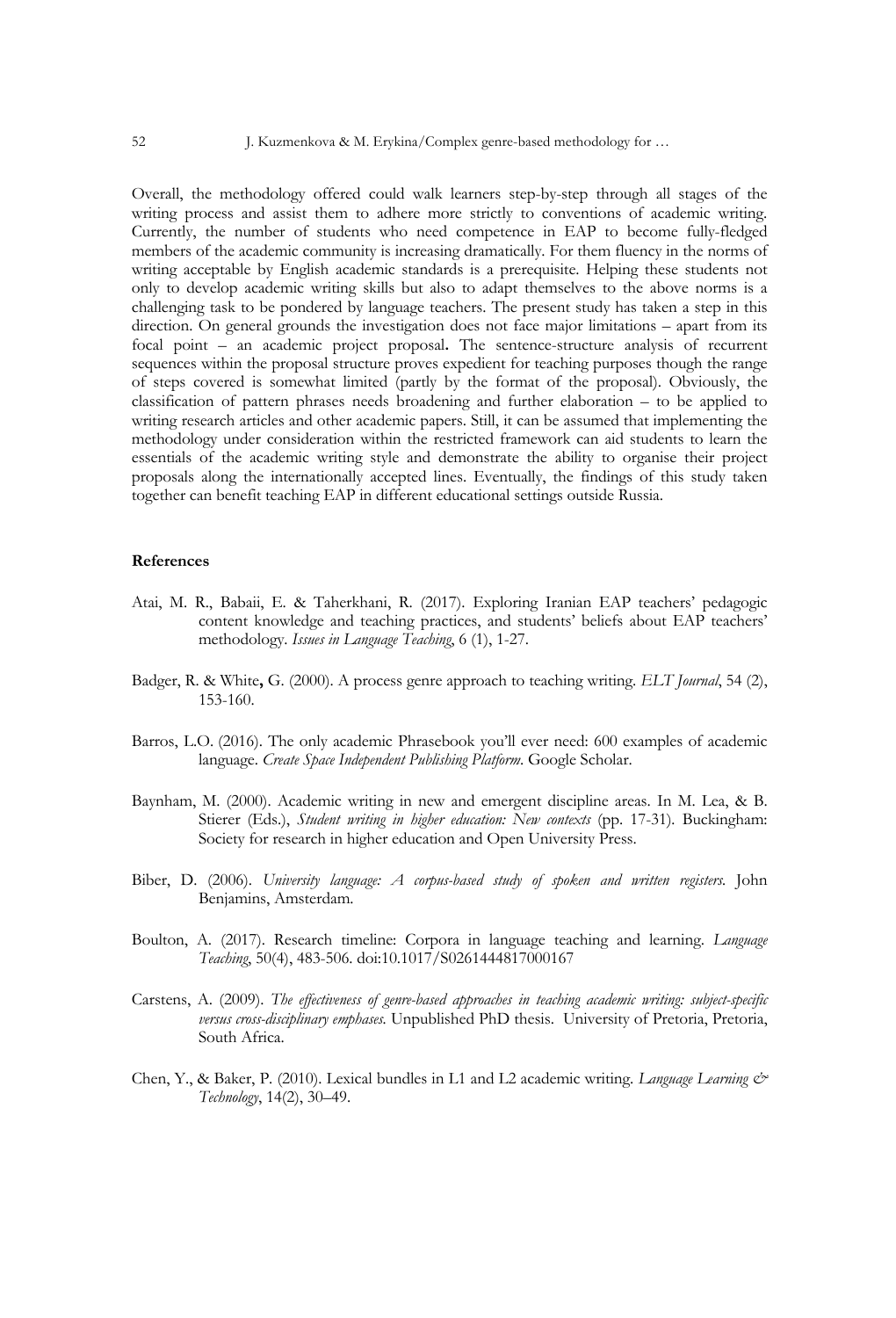- Coffin, C., Curry, M. J., Goodman, Sh., Hewings, A., Lillis, T. M., & Swann, J. (2003). *Teaching academic writing: A toolkit for higher education.* London and New York: Routledge. Taylor & Francis Group.
- Cotos, E., Huffman, S., & Link, S. (2015). *Furthering and applying move/step constructs: Technology driven marshaling or Swalesian genre theory for EAP pedagogy*. Iowa State University. Digital repository. English publications.
- Coxhead, A. (2000). A New Academic Word List**.** TESOL Quarterly, 34(2), 213-238. doi:10.2307/3587951.
- Dudley-Evans, T. (1997). Genre models for the teaching of academic writing to second language speakers: advantages and disadvantages*.* In T. Miller (Ed.), *Functional approaches to written text: Classroom applications.* Washington DC: United States Information Agency.
- Ebadi, S., Salman, H., Nguyen, T. & Weisi, H. (2019). Rhetorical structure variations in abstracts and introductions of applied linguistics master's theses by Iraqi and international students. *Iranian Journal of Language Teaching Research*, 7(1), 101-117.
- Friginal, E. (2018). *Corpus linguistics for English teachers: New tools, online resources, and classroom activities*. New York, NY: Routledge.
- Flowerdew, L. (2015). Corpus-based research and pedagogy in EAP: From lexis to genre. *Language Teaching*, 48, 99-116. doi: 10.1017/S0261444813000037
- Ganobscik-Williams, L. (Ed.) (2006). *Teaching academic writing in UK higher education.* Hampshire: Palgrave MacMillan.
- Granger, S., Gilquin, G., & Meunier, F. (Eds.) (2015). *The Cambridge handbook of learner corpus research*. Cambridge: Cambridge University Press.
- Hamp-Lyons, E. (2015). The future of JEAP and EAP. *Journal of English for Academic Purposes,* 20, A1-A4. doi: 10.1016/j.jeap.2015.10.04
- Hyland, K. (2003). Genre-based pedagogies: A social response to process. *Journal of Second Language Writing*, 12 (1), 17-29.
- Hyland, K. (2004). *Genre and second language writing*. Ann Arbor: University of Michigan Press.
- Hyland, K. (2007). Genre pedagogy: Language, literacy and L2 writing instruction. *Journal of Second Language Writing*, 16 (3), 148-164.
- Hyland, K. (2008). As can be seen: Lexical bundles and disciplinary variation. *English for Specific Purposes*, 27 (1), 4-21.
- Hyland, K. (2015). *Academic publishing: issues and challenges in the construction of knowledge*. Oxford University Press.
- Hyland, K. (2016). Academic publishing and the myth of linguistic injustice. *Journal of Second Language Writing*, 31, 58–69.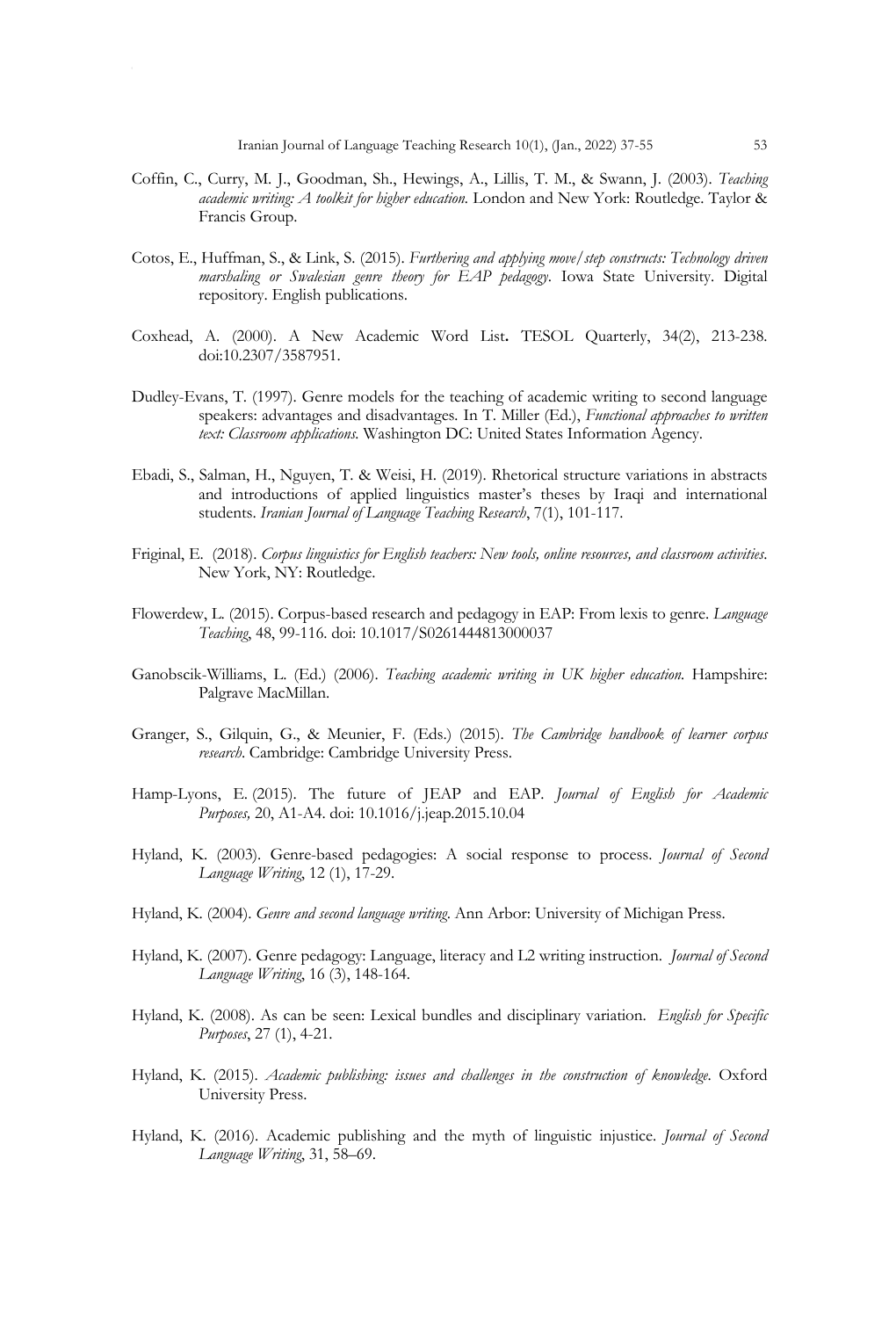Johns, A.M. (Ed.) (2002). *Genre in the classroom. Multiple perspectives.* London: Lawrence Erlbaum.

- Johns, A.M. (2008). Genre awareness for the novice academic student: An ongoing quest. *Language Teaching,* 41(2), 237-252.
- Kuzmenkova, J. (2014). *Academic project presentations*. Moscow: Moscow State University Publishers*.*
- Lea, M. R., & Street, B.V. (1998). Student writing in higher education: An academic literacies approach. *Studies in Higher Education*, 23 (2), 157-172.
- Liu, D. (2012). The most frequently-used multi-word constructions in academic written English: A multi-corpus study*. English for Specific Purposes*, 31 (1), 25-35.
- Lillis, T. M. (2000). Redefining the problem of student writing*.* In M. Graal, & R. Clark (Eds.), *Partnerships across the curriculum* (pp. 15-32)*.* University of Leicester Teaching and Learning Unit. Proceedings of the 6<sup>th</sup> Annual Writing Development in Higher Education conference.
- Martinez, R. (2018). "Specially in the last years…": Evidence of ELF and non-native English forms in international journals. *Journal of English for Academic Purposes*, 33, 40-52.
- Morley, J. (2015). *Academic Phrase Bank – a compendium of commonly used phrasal elements in academic English.* The University of Manchester, Manchester.
- Oakey, D. (2020). Phrases in EAP academic writing pedagogy: Illuminating Halliday's influence on research and practice. *Journal of English for Academic Purposes*, 44, March, article 100829.
- Simpson-Vlach, R.C., & Ellis, N.C. (2010). An academic formulas list: New methods in phraseology research. *Applied Linguistics*, 31, 487-512.
- Soodmand Afshar, H., & Ranjbar, A. (2017). A comparative study of rhetorical moves adopted in research questions and method sections of applied linguistics research articles. *Journal of Research in Applied Linguistics*, 8(1), 46-71.
- Street, B. (2009). *Academic literacies approaches to genre?* 5th International Symposium on Textual Genre Studies (VSIGET), Caxias Do Sul, 11-14 August.
- Swales, J. (1990). *Genre analysis: English in academic and research settings*. Cambridge: Cambridge University Press.
- Swales, J. (2004). *Research genres: Exploration and applications*. Cambridge: Cambridge University Press.
- Swales, J. M., & Feak, C. B. (2009). *Abstracts and the writing of abstracts.* Ann Arbor: University of Michigan Press.
- Swales, J. M., & Feak, C. B. (2012). *Academic writing for graduate students.* Ann Arbor: University of Michigan Press.